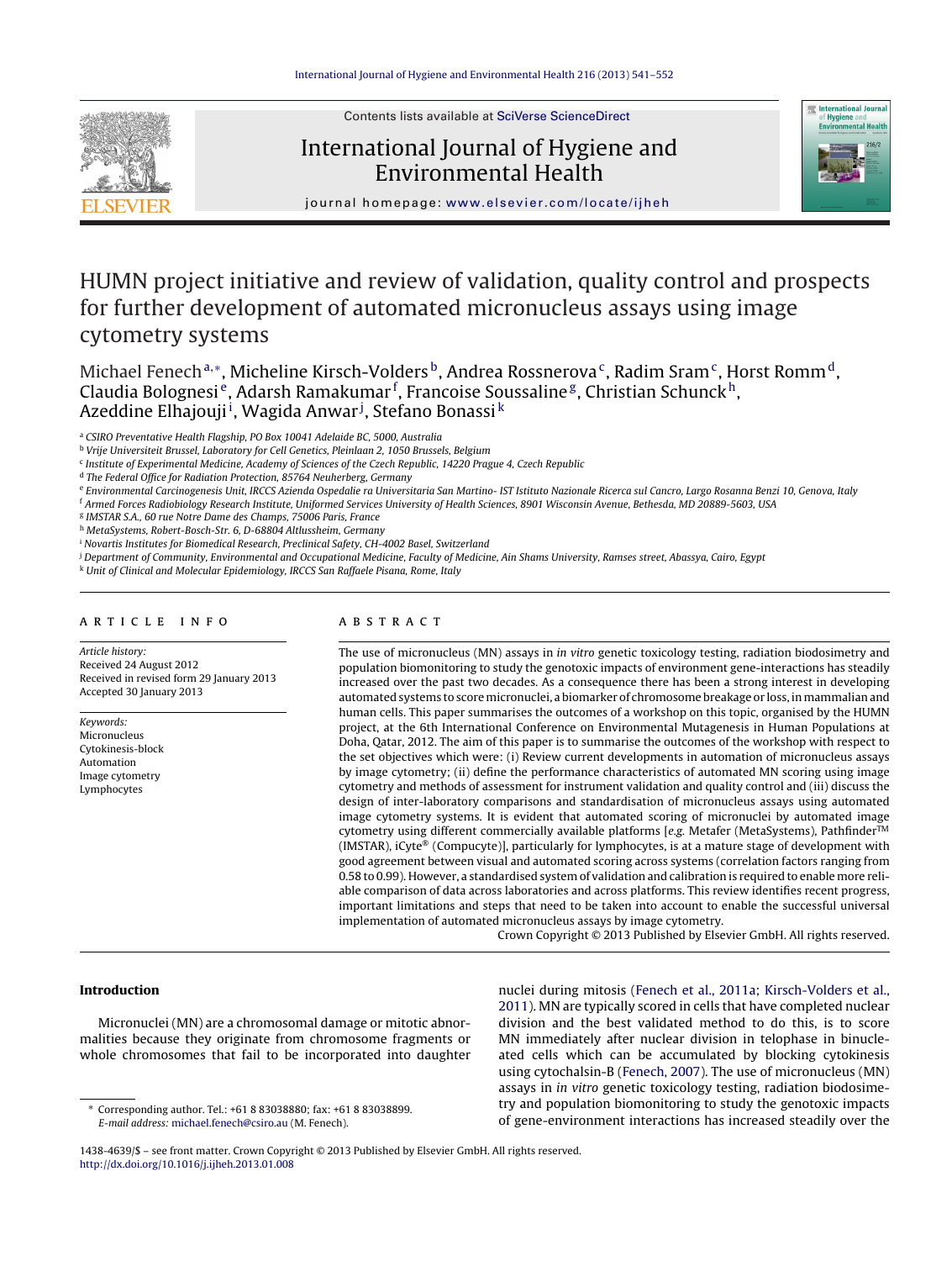past two decades. The lymphocyte cytokinesis-block micronucleus (CBMN) test is recommended by the International Atomic Energy Agency as a biodosimeter for the exposure to ionising radiations ([International](#page-11-0) [Atomic](#page-11-0) [Energy](#page-11-0) [Agency,](#page-11-0) [2011\)](#page-11-0) and by the OECD for in vitro genetic toxicology testing ([OECD,](#page-11-0) [2010\).](#page-11-0) Moreover, scoring MN frequencies in cytokinesis-blocked human lymphocytes is a predictive biomarker for pregnancy complications, cancer risk and cardiovascular disease mortality ([Furness](#page-10-0) et [al.,](#page-10-0) [2010;](#page-10-0) [Bonassi](#page-10-0) et [al.,](#page-10-0) [2007;](#page-10-0) [Federici](#page-10-0) et [al.,](#page-10-0) [2008\).](#page-10-0) As a consequence there has been a strong interest in developing automated systems to score micronuclei, a biomarker of chromosome breakage or loss, in mammalian and human cells. Automation of MN analysis is needed for more reliable, faster detection and improved scoring accuracy, while reducing the need for highly trained personnel. Automated MN scoring also allows large scale analysis for multicentre cohort studies which are particularly important for population studies both in developed and in developing countries, which are suffering from different adverse environmental exposures that can harm the genome. Moreover it is almost impossible to do multicentre cytogenetic studies without a standardised system for slide preparation and an automated system for MN scoring which are required to eliminate the confounding effects of inter-laboratory and scorer variation. Automated procedures can play an important role in accelerating the process of unbiased data acquisition which can contribute effectively in risk assessment and help in understanding the association between environmentally induced chromosome damage and disease risks. Furthermore automated image analyses and automated cytogenetics, will play a pivotal role in triage and supportive medical management following a nuclear radiation mass-casualty event. This paper summarises the outcomes of a workshop on this topic, organised by the HUMN project ([www.humn.org\)](http://www.humn.org/), at the 6th International Conference on Environmental Mutagenesis in Human Populations in Doha, Qatar, 2012. The aim of this paper is to summarise the outcomes of the workshop with respect to the set objectives which were to: (i) review current developments in automation of micronucleus assays by image cytometry; (ii) define parameters and processes for instrument validation and quality control and (iii) discuss the design of inter-laboratory comparisons and standardisation of micronucleus assays, using automated image cytometry platforms. Some additional information regarding automated MN scoring systems that was not discussed at the workshop is also included for completeness.

#### **Why do we need automation in scoring micronuclei?**

Analysis of micronuclei (MN) is a commonly used method with wide applications as evident from more than 7300 references found using the keywords "micronucleus" or "micronuclei" in PubMed database as of January 2013. However, both slide preparation and visual scoring of micronuclei are time consuming and laborious particularly when hundreds of samples need to be analysed rapidly, reproducibly and accurately. In comparison with other laboratory methods (e.g. ELISA, quantitative PCR or gene expression analysis arrays which allow analysis of up to thousands of samples per day), a highly trained microscopist or cytogeneticist can analyse micronuclei in approximately 8–12 samples per day reliably by visual scoring of at least 1000 binucleated cells per slide. Moreover, visual scoring usually does not involve keeping the full image galleries for future reanalysis and quality control and there is an increased risk, regardless of level of training, of within and/or between person variability in scoring due to scorer fatigue and/or differences in vision capacity and/or interpretation of scoring criteria ([Fenech](#page-10-0) et [al.,](#page-10-0) [2003;](#page-10-0) [Patino-Garcia](#page-10-0) et [al.,](#page-10-0) [2006\).](#page-10-0) The two main methods of automated MN scoring are based on flow cytometry or

image cytometry. Flow cytometry has important limitations relative to image cytometry: (i) the cell has to be lysed to release MN which can result in the release of other DNA containing bodies such as nuclear fragments from apoptotic cells or chromosomes from cells in metaphase/anaphase which confound the result as they appear as false positives; (ii) other nuclear anomalies such as nucleoplasmic bridges and nuclear buds cannot be scored which are otherwise scoreable in slide preparations; (iii) the sample cannot be preserved or archived in the event that re-analysis is required. For these reasons automated image cytometry (AIC) is the preferred option.

AIC for MN in binucleated lymphocytes was first attempted in the late 1980s ([Fenech](#page-10-0) et [al.,](#page-10-0) [1988\)](#page-10-0) and the early 1990s ([Tates](#page-11-0) et [al.,](#page-11-0) [1990;](#page-11-0) [Castelain](#page-11-0) et [al.,](#page-11-0) [1993\),](#page-11-0) only a few years after the crucial description of the processing of samples based on the cytochalasin-B blocking of cytokinesis [\(Fenech](#page-10-0) [and](#page-10-0) [Morley,](#page-10-0) [1985\).](#page-10-0) Later on, the development of improved computer algorithms allowed the application of more advanced image analysis systems for use in the CBMN assay e.g. Metasystems Metafer MNScore – preferably used for fluorescence microscopy of DAPI-stained samples [\(Schunck](#page-11-0) et [al.,](#page-11-0) [2004;](#page-11-0) [Varga](#page-11-0) et [al.,](#page-11-0) [2004\),](#page-11-0) IMSTAR PathfinderTM Screentox Auto-MN preferably used for non-fluorescent (Giemsa) stained samples [\(Decordier](#page-10-0) et [al.,](#page-10-0) [2009\)](#page-10-0) and Compucyte iCyte® Laser Scanning cytometer ([Darzynkiewicz](#page-10-0) et [al.,](#page-10-0) [2011\).](#page-10-0)

Methods were also reported on automated image analysis scoring of MN in bone-marrow or peripheral blood erythrocytes [\(Romagna](#page-11-0) [and](#page-11-0) [Staniforth,](#page-11-0) [1989\)](#page-11-0) which however, is an assay rarely used in human studies relative to the lymphocyte CBMN assay. Exfoliated cells collected in a minimally invasive manner, such as from buccal mucosa, can also help as a screening test that can be used on large scale. Use of AIC technology needs standard operating procedures (SOPs) to guide training of researchers about the proper preparation and staining of cells on slides, the need for constant quality control and awareness of limitations and performance dependencies of the automated systems. International cooperation is a key approach to exchange the experience and transfer the knowledge from more experienced to recently established laboratories. Also, networking between laboratories and inter-laboratory comparison studies [\(Wilkins](#page-11-0) et [al.,](#page-11-0) [2008\)](#page-11-0) can encourage the implementation of comparative research and validate the techniques for more meaningful and reliable results.

The significant achievements, current state of application, restrictions and recommendations for future research for all the above-mentioned AIC CBMN assay systems were recently addressed in a special issue of Mutagenesis ([Rossnerova](#page-11-0) et [al.,](#page-11-0) [2011a;](#page-11-0) [Decordier](#page-11-0) et [al.,](#page-11-0) [2011;](#page-11-0) [Darzynkiewicz](#page-11-0) et [al.,](#page-11-0) [2011\).](#page-11-0) Advances in molecular cytogenetics (e.g. use of centromere and telomere probes to distinguish MN resulting from chromosome breakage or loss) and use of recent automated scoring techniques in cytogenetic studies can play an important role in accelerating the process of scoring and improving diagnosis which is essential in large population studies.

#### **Points to consider for an automated image cytometry system for micronucleus assays:**

For an accurate assessment of genotoxicity using the MN test the optimal automated system based on image analysis of microscopy slide preparations should fulfil a set of technical criteria. Some of the critical criteria are detailed below but, these should not be considered as a definitive list:

• Ideally the system should be able to detect cytoplasm as well as nuclei and MN to allow mono-, bi- and multi-nucleated cells to be identified and quantified. This will enable MN to be scored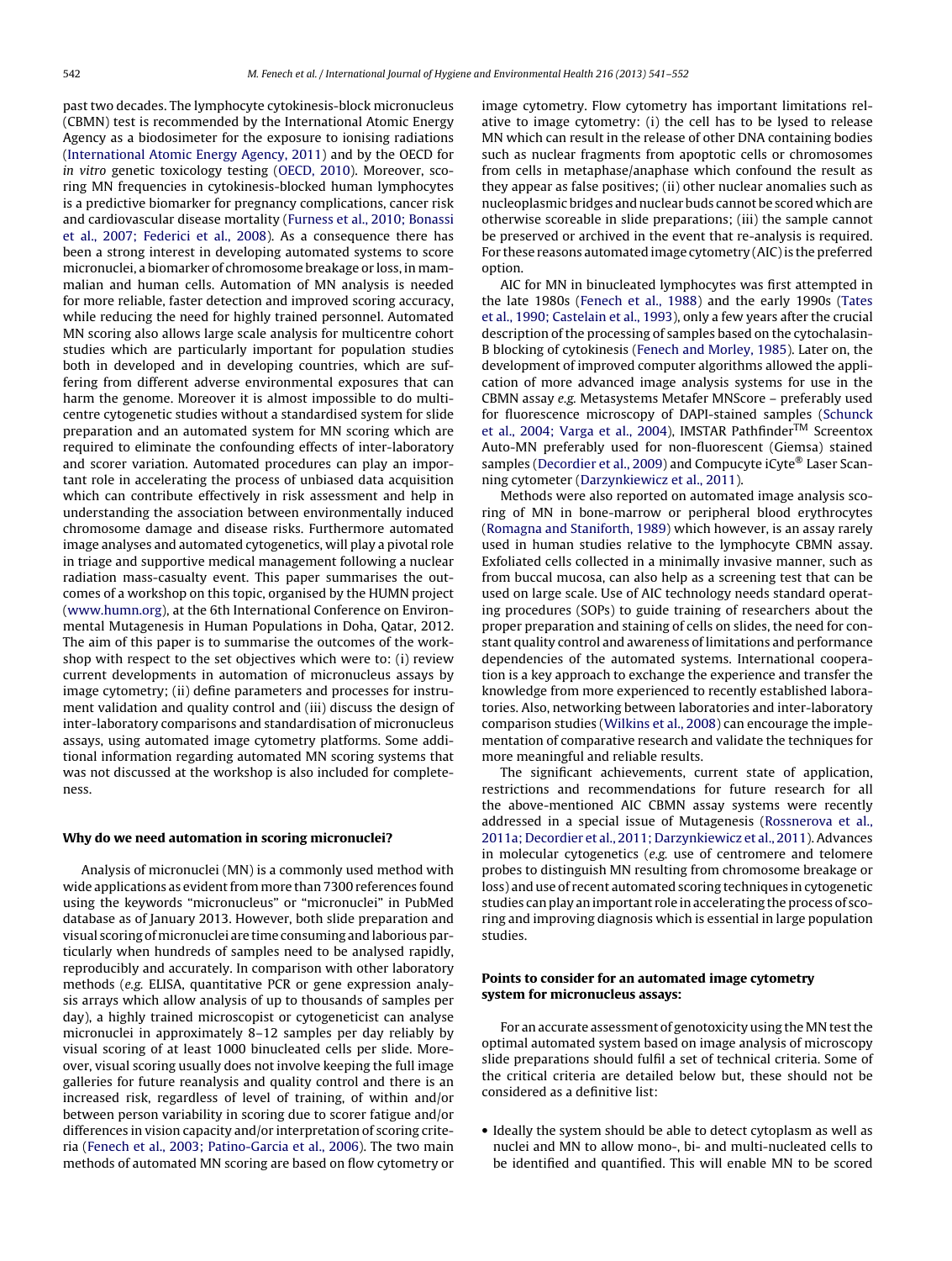in all cell types along with the nuclear division index, an important biomarker of cytostatic effects commonly associated with genotoxicity, to be measured.

- The system should have high detection efficiency (detection of small MN frequency differences) and be able to detect MN in mononucleated and binucleated cells in the CBMN assay.
- Moreover the system should allow an assessment of MN from cultures at varying degrees of cytotoxicity where often the quality of cytogenetic preparation are not optimal at relatively high cytotoxic culture conditions.
- Another important aspect is the use of sufficiently high magnification to obtain the maximum confidence on the quality of the object to be accepted or rejected as MN.
- Besides the development of an automated system, protocol optimisation for slide preparation should be a prerequisite to allow a reproducible cell density/spacing for cytogenetic preparation, and reproducible homogeneous nuclear and cytoplasm staining.
- The system should be able to be used in different testing modes either for environmental in vivo biomonitoring where differences in MN frequencies may be small or for in vitro genotoxicity testing (chemicals or radiations) where cytotoxicity can be a challenging aspect for MN analysis.
- The system should allow some degree of flexibility and adaptability for inter-laboratory differences in cytogenetic preparations under different laboratory conditions although a protocol harmonization is recommended.
- One crucial aspect for chemical genotoxicity testing that should be considered during the development of an image analysis system, is the relocation of detected objects for artefact rejection. This is very important, especially at elevated cytotoxicity where a high level of artefacts related to cytotoxic culture conditions can compromise an accurate detection of micronuclei. Therefore storage of the stage coordinates of each object classified as MN during the automatic scanning should be essential. Moreover, the ability to characterise quantitatively the morphology and the position relative to the nuclei within the cytoplasm of the object classified as MN, provides an efficient tool for artefact rejection and, eventually, the assessment of accuracy using an internal standard for inter-laboratory comparisons and standardisation of micronucleus assays.
- Quantification of other challenging but interesting cytogenetic events such as nucleoplasmic bridges, nuclear buds, necrotic or apoptotic cells, when possible, can lead to a very powerful automated "cytome" system. Therefore, ideally, the system should also be able to recognise and quantify these events. Software that recognises and quantifies nuclear buds and nucleoplasmic bridges has recently been described ([Sun](#page-11-0) et [al.,](#page-11-0) [2010;](#page-11-0) [Zhang](#page-11-0) et [al.,](#page-11-0) [2010\).](#page-11-0)
- The system should be built on a scalar architecture, allowing adaptability and freedom for inclusion or exchange of components (e.g. microscope, camera, slide feeder) depending on local requirements.
- The individual system components, including slide preparation and staining, should be standardised and Standard Operating Procedures (SOP) be developed and adapted for each platform.

# **Current developments in automation of micronucleus assays by image cytometry – a brief review of current systems and instruments**

## Metafer MNScore (MetaSystems)

The first commercially available system – Metafer MNScore(MetaSystems) became a widely used platform in many laboratories during a short period of time, which is documented by various publications of users focused on the validation of technique ([Varga](#page-11-0) et [al.,](#page-11-0) [2004;](#page-11-0) [Maes](#page-11-0) et [al.,](#page-11-0) [2007;](#page-11-0) [Willems](#page-11-0) et [al.,](#page-11-0) [2010;](#page-11-0) [Bolognesi](#page-11-0) et [al.,](#page-11-0) [2011\),](#page-11-0) cancer research ([Varga](#page-11-0) et [al.,](#page-11-0) [2005,](#page-11-0) [2006\),](#page-11-0) biomonitoring studies in the field of air pollution [\(Rossnerova](#page-11-0) et [al.,](#page-11-0) [2009,](#page-11-0) [2011a,b,c\),](#page-11-0) radiation biodosimetry ([Thierens](#page-11-0) [and](#page-11-0) [Vral,](#page-11-0) [2009;](#page-11-0) [Willems](#page-11-0) et [al.,](#page-11-0) [2010\)](#page-11-0) and in cell lines in in vitro studies ([Cariou](#page-10-0) et [al.,](#page-10-0) [2010;](#page-10-0) [Doherty](#page-10-0) et [al.,](#page-10-0) [2011\).](#page-10-0) This system, first introduced in 2004 ([Schunck](#page-11-0) et [al.,](#page-11-0) [2004\),](#page-11-0) allows the automatic detection of mononucleated and binucleated (BN) cells based on proximity of nuclei and morphology, and the consequent automated detection of MN, identified by their morphology, in a defined area of interest around the nuclei of the selected BN cells. The parameter set (classifier) used to identify BN cells and micronuclei in the automated scoring process is based on morphometric criteria (size, aspect ratio, concavity) for nuclei and micronuclei. Mononucleated and BN cells scored, with or without MN, are displayed in an image gallery, and the number of MN is shown in the corners of the respective display. Data are also shown as a histogram, allowing for fast selection of sub-populations (e.g. MN-positive cells). Different protocols for sample processing and slide preparation can be applied which may, however, vary in terms of accuracy of genotoxin dose estimation, reproducibility of the analysis and correlation with visual scoring. Besides these achievements, MetaSystems now also offers new improvements including the possibility of identification of mononucleated, binucleated, and multinucleated cells, automated detection of MN in binucleated cells with centromere FISH identification in MN and automated detection of MN in the erythrocyte MN assay [\(http://www.metasystems-international.com/](http://www.metasystems-international.com/)).

Use of the Metafer automated MN assay platform in biomonitoring studies in the Czech Republic allowed obtaining probably the largest monothematic data-set of results with this system in a single laboratory in a relatively short time ([Rossnerova](#page-11-0) et [al.,](#page-11-0) [2009,](#page-11-0) [2011a,b,c\).](#page-11-0) The total published data-setincludes 885 subjects (aged 0–65 years) investigated in connection with exposure to various concentrations of carcinogenic polycyclic aromatic hydrocarbons  $(c-PAHs)$ , mostly to benzo[a]pyrene  $(B[a]P)$  from ambient air. These complex studies focused mainly on the model groups (city policemen, bus drivers, administrative workers, children, mothers and their newborns and laboratory workers). The participants in these studies lived prevalently in the capital city of Prague (a place with mediumlevels of pollution by B[a]P), some fromOstrava region (the most polluted region of the Czech Republic) and some from Ceske Budejovice (a regional city in a rural area). This valuable information allows a better understanding of the connection between the dose of pollutants and biological effect. These studies demonstrated the capacity of the system to easily evaluate high numbers of BN cells per subject from 1000 per subject [\(Rossnerova](#page-11-0) et [al.,](#page-11-0) [2009\)](#page-11-0) to more than 6000 in the case of evaluation of a small group of laboratory workers [\(Rossnerova](#page-11-0) et [al.,](#page-11-0) [2011a\).](#page-11-0)

Pooled data from above-mentioned studies allowed evaluation of the effect of age, gender and smoking on the frequency of MN measured by Metafer MNScore. The effect of age was analysed in a subgroup of 744 participants of our studies (repeatedly analysed subjects and smokers were excluded). The effect of age on the frequency of MN was previously analysed in a group of 445 subjects [\(Rossnerova](#page-11-0) et [al.,](#page-11-0) [2011a\).](#page-11-0) The update of these results  $(N = 744, y = 0.103x + 2.992, R = 0.63, p < 0.001$ ; where y is the MN frequency and x is age in years) confirms previously published data and their similarity with the data obtained by visual scoring in the Human MicroNucleus (HUMN) project which also reported a steady increase in MN frequency in lymphocytes with age [\(Bonassi](#page-10-0) et [al.,](#page-10-0) [2001\)](#page-10-0) [\(http://www.humn.org\)](http://www.humn.org/). Gender is another well-known factor described in many studies which has an impact on the frequency of MN. The broad analysis from visual scoring data found females to have a 19% higher MN frequency than males [\(Bonassi](#page-10-0) et [al.,](#page-10-0) [2001\).](#page-10-0)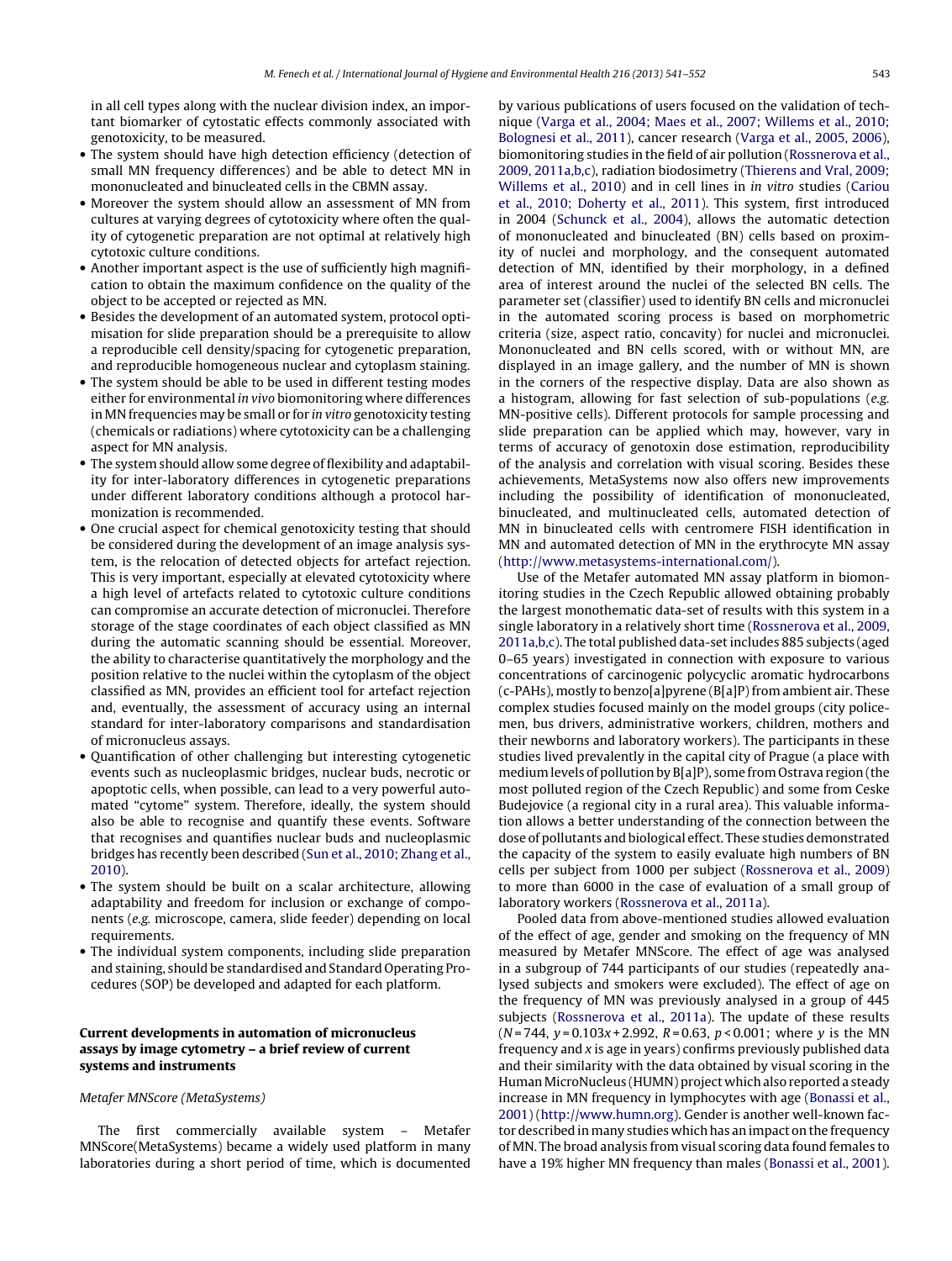Similar results were obtained by Metafer MNScore: 16% higher frequency of MN in girls in the control group compared to control boys ([Rossnerova](#page-11-0) et [al.,](#page-11-0) [2011b\),](#page-11-0) or a higher frequency of MN in a group of mothers from Prague [\(Rossnerova](#page-11-0) et [al.,](#page-11-0) [2011c\)](#page-11-0) in comparison with a group of city policemen [\(Rossnerova](#page-11-0) et [al.,](#page-11-0) [2009\)](#page-11-0) (both groups of similar age).

In the event of a large scale radiological emergency biological dosimetry is an essential tool that can provide timely assessment of radiation exposure to the general population and enable the identification of those people exposed, who need immediate medical treatment. A number of biodosimetric tools are potentially available, but they must be adapted, improved and validated for a large-scale emergency scenario. In the EU project Multibiodose (Multi-disciplinary biodosimetric tools to manage high scale radiological casualties, <http://www.multibiodose.eu/>) the validation of automation of the lymphocyte CBMN assay using Metafer MNScore for radiation exposure biodosimetry makes good progress. Calibration curves were established and blind samples after exposure under simulation of different exposure conditions (acute whole body and partial body exposure or protracted exposure) were analysed. Furthermore a control group was established for CBMN assay and scoring in triage mode was investigated ([Willems](#page-11-0) et [al.,](#page-11-0) [2010\).](#page-11-0) In 2011 a NATO biological dosimetry exercise was performed. In total, 10 blind samples of whole blood were irradiated (X-ray, 240 kVp) with doses between 0.0 and 6.4 Gy and shipped to the partners. Dose estimates were performed based on dicentric assay, the gold standard for radiation biodosimetry, and the CBMN assay. It was the first time that the dose estimations were performed using automated dicentric assay and CBMN assay in parallel with conventional manual scoring. The results simultaneously obtained with the automated assays in different laboratories looked very promising and gave reliable information for clinical triage decisions by allowing reliable estimates of exposure to 1 Gy or greater doses of low linear energy transfer ionising radiation [\(Beinke](#page-10-0) et [al.,](#page-10-0) [2012;](#page-10-0) [Romm](#page-10-0) et [al.,](#page-10-0) [2012\).](#page-10-0)

A recent validation exercise of MNScore for radiation biodosimetry focused on the frequency of binucleated cells with micronuclei (BNMN cells), considering the low efficiency of the system in detecting more than one MN in a single BN cell. Doseresponse curves at different doses of gamma radiation obtained by fully and semi-automated scoring of BNMN cells were compared with visual analysis performed by an experienced scorer. A good correlation ( $R = 0.705$ ) between visual and automated scoring with visual correction was observed over the dose range. A lower correlation ( $R = 0.584$ ) was detected between the frequencies of BNMN detected by visual scoring and by automated system directly without visual correction. The results showed that a semi-automated approach involving visual checking of the gallery of automatically detected MN positive binucleated (BN) cells has to be preferred at the present time [\(Bolognesi](#page-10-0) et [al.,](#page-10-0) [2011\).](#page-10-0) The analysis of the overall results obtained with the Metafer MNscore system allowed identification of the critical factors impairing the automated scoring. The presence of apoptotic nuclei and a wide cell size range decreases the efficiency of the system in detecting BN cells. In addition the system may fail to identify all MN if they are close or attached to the main nuclei or if there are more than one MN in the same BN cell. Two key steps in the protocol for sample processing and slide preparation can be optimised to improve the BN cell detection. A carefully controlled hypotonic treatment during the sample processing allows obtaining BN cells of the same size and the use of diluted cell suspension (4–5 drops/slide) in slide preparation leads to a monolayer of well separated cells. Cyto-centrifugation of samples can further help in producing highly reproducible slides with improved quality. With this method it is also relatively easy to adjust cell density for optimal automated scoring to enhance speed and accuracy of automated cell detection.

In conclusion, automated detection and counting of MN with the Metafer MNScore system is a reliable tool for the assessment of chromosomal damage. The main advantages of the system are as follows: (1) saves time (scanning of one slide lasts ∼3 to 5 min assuming optimal density of cells), (2) minimises interpersonal variability, (3) keeps full image galleries as a virtual slide for future re-analysis and quality control, (4) flexible classifier settings (set of parameters for identification of BN cells and MN) which adjust to laboratory protocol, (5) the possibility to analyse large numbers of BN cells which is particularly important for improvement of statistical power of results, (6) determination of the ratio of mono- and binucleated cells, which provides important information about the proliferation kinetics of the investigated samples. Moreover, the effects of age and gender are comparable with the data obtained in the HUMN project.

### IMSTAR Pathfinder<sup>TM</sup>Screentox Auto-MN

The application of the IMSTAR Pathfinder™ Screentox Auto-MN for automated scoring of MN in the CBMN assay was developed as part of the European Union Framework Programme NewGeneris ((Newborns and Genetic exposure risks, <http://www.newgeneris.org/>) aimed at exploring the possible role of in utero and maternal exposure to genotoxic compounds from diet and environment as a possible risk factor for the development of cancer during childhood. For this purpose, an automated image analysis system was developed, validated and implemented in three steps.

In the first step, the IMSTAR Pathfinder<sup>TM</sup>Screentox Auto-MNautomated Image Cytometry System (ICS) dedicated to MN scoring was developed in close collaboration between IMSTAR and VUB Cellular Genetic Laboratory. Particular attention was given to the crucial prerequisite for successful automated MN scoring which is a standardised slide preparation protocol as shown previously [\(Decordier](#page-10-0) et [al.,](#page-10-0) [2009,](#page-10-0) [2011\).](#page-10-0) The IMSTAR Pathfinder™ Screentox Auto-MN automated imaging system for the CBMN assay is based on advanced unique algorithms, in successive steps, starting from the detection of the cytoplasm of each individual cell within the whole sample, then, accurate recognition of the number and morphology characteristics of nuclei, and micronuclei within every cell, thus enabling the MN frequency scoring in mono-, bi- or polynucleated-cells, the measurement of the cytokinesisblock proliferation index (CBPI), as well as the validation by an expert/technician. For this purpose, an extensive set of digital filters were applied in order to correct for intra-cytoplasm staining variations, non-homogeneous background, to take into account heterogeneous staining, to separate touching or overlapping cells, to avoid cuts through the nuclear regions, to detect the nuclei and micronuclei "candidates" within the cells, using enhanced contrast image, and finally, to eliminate the large majority of artefacts based on morphology criteria (shape, relative size and texture).

In a second step, validation of the automated scoring procedure was undertaken. Intercapture and interscorer variability was analysed for two clastogens (ionising radiation and methyl methane-sulphonate), two aneugens (nocodazole and carbendazim) and one apoptogen (staurosporine). Very similar results were obtained between different capturing sessions combined with the visual validation step. For each capturing and analysis session combined with the visual validation by two independent scorers, a clear dose-response in MN frequencies was observed. In addition, frequencies of binucleated cells with MN (MNBN) found for the five capturing sessions and the visual validation step performed by the two different scorers were highly correlated with those of the visual scoring, indicating the ability of the automated scoring system to detect biological differences as observed by visual scoring. In addition, comparison of the results of visual and automated scoring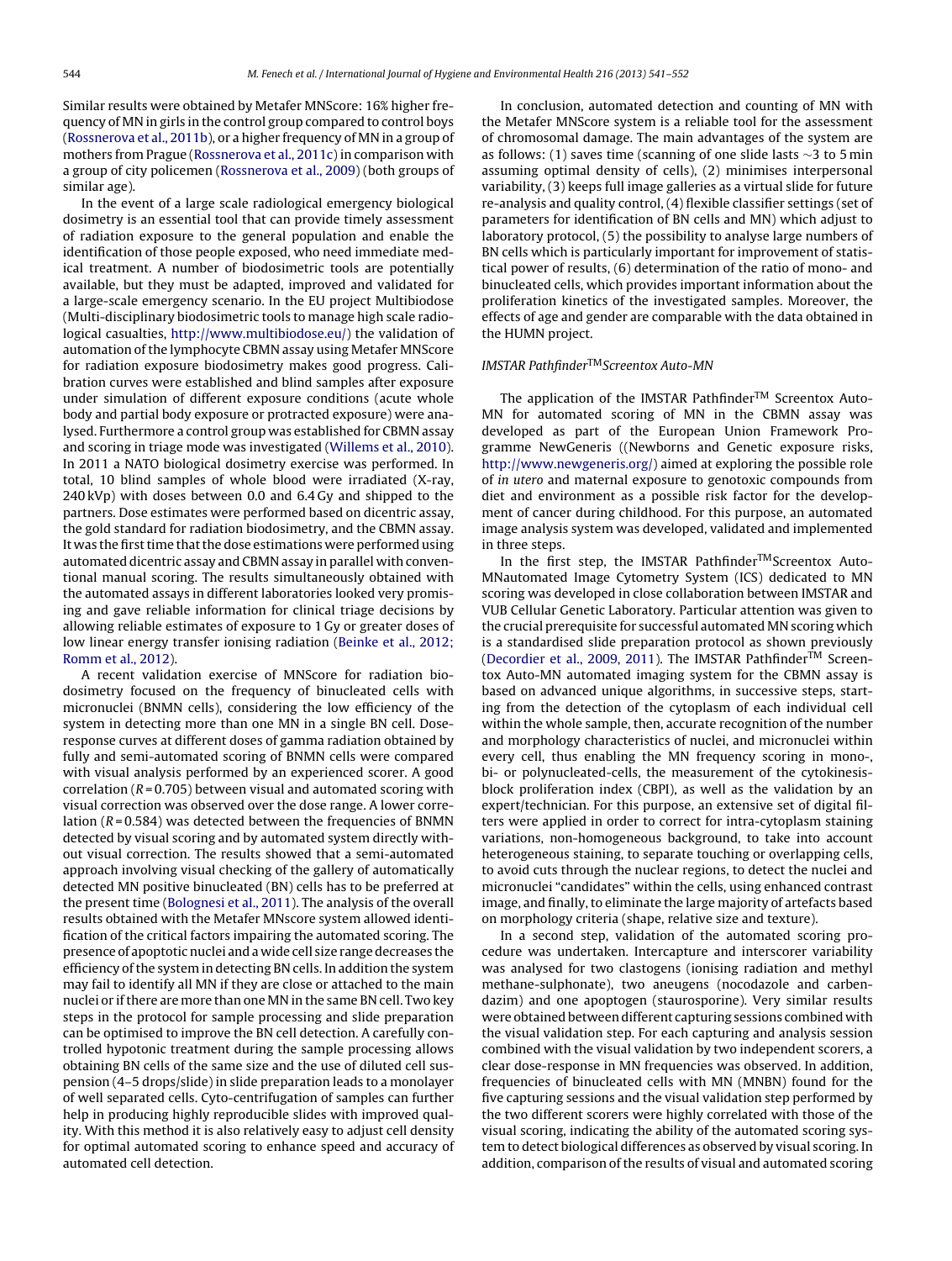of micronucleated mono- (MNMONO) and micronucleated binucleated cells (MNBN) was performed. Although the absolute MN frequencies obtained with automated scoring were lower as compared to those detected by visual scoring, a clear dose response for MNBN frequencies was observed with the automated scoring system, indicating the ability to produce biologically relevant and reliable results. These observations, together with its ability to detect cells, nuclei and MN in accordance with the HUMN scoring criteria, confirm the usability of the automated MN analysis system for biomonitoring ([Decordier](#page-10-0) et [al.,](#page-10-0) [2009\).](#page-10-0)

In the context of the NewGeneris project, the MN scoring data obtained with the **IMSTAR Pathfinder**TM Screentox Auto-MN system, were reported for single cohorts, in Crete ([Vande](#page-11-0) [Loock](#page-11-0) et [al.,](#page-11-0) [2011\)](#page-11-0) and Norway [\(Hochstenbach](#page-11-0) et [al.,](#page-11-0) [2012\).](#page-11-0) Cytologists of the different cohorts were trained at the VUB laboratory, to harmonize the slide preparation protocols. All CBMN assay preparations were analysed at the VUB laboratory by the same researcher to ensure that the data capture is standardised which is essential for multi-centre studies.

In the Crete cohort, statistically significant higher MNBN and CBPI levels were observed in peripheral blood lymphocytes of mothers compared to lymphocytes from cord blood of newborns. In newborns, MNMONO and MNBN were correlated ( $r = 0.35$ ,  $p < 0.001$ ) and a moderate correlation was found between MNMONO in mother and newborns ( $r = 0.26$ ,  $p < 0.001$ ). MNMONO frequencies in newborns increased with mother's BMI and decreased with gestational age while no predictors were found for MNBN or CBPI. In conclusion, the results indicate the importance oftaking into account both mono- and bi-nucleated T-lymphocytes ([Kirsch-Volders](#page-11-0) [and](#page-11-0) [Fenech,](#page-11-0) [2001\)](#page-11-0) for biomonitoring of newborns, since the first one reflects the sensitivity of newborns to MN induction caused by in utero exposure and the latter is additional accumulated damage that is expressed in vitro in BN cells [\(Vande](#page-11-0) [Loock](#page-11-0) et [al.,](#page-11-0) [2012\).](#page-11-0)

In the Norway cohort, the link between MN frequencies and global gene expression was investigated in umbilical cord blood samples and compared with the CALUX<sup>®</sup>-assay for measuring dioxin(-like), androgen(-like) and oestrogen(-like) internal exposure, and acrylamide-haemoglobin adduct levels determined by mass spectrometry. Male newborns showed a higher number of genes significantly correlating with MN frequencies, when compared to female newborns (1397 vs 95) and, only in males, acrylamide and glycidamide haemoglobin adducts correlated significantly with MN frequencies ([Hochstenbach](#page-11-0) et [al.,](#page-11-0) [2012\).](#page-11-0)

In parallel, the design, development and validation of automated image cytometry scoring systems were implemented for a variety of preparation techniques, staining, for different testing modes, environmental in vivo biomonitoring and in vitro genotoxicity testing (chemical compounds, radiations), all involving visual review and validation of the gallery of MN positive automatically detected mono or binucleated cells. The detection of cytogenetic events such as nucleoplasmic bridges and nuclear buds is in progress, using an extended set of algorithms. In this context, the experience accumulated over the last decade could greatly contribute to the identification of the processes necessary for standardisation, evaluation and inter-comparison methods of such comprehensive cytometry systems.

In conclusion, the performance characteristics that have been or are being addressed by the IMSTAR system [\(http://www.](http://www.imstarsa.com/) [imstarsa.com\)](http://www.imstarsa.com/), which are relevant to all automated image cytometry systems for MN scoring, include:

• Detection of all MN in mono- and bi-nucleated cells and cell proliferation index evaluated by measuring the ratio of mono-, biand multi-nucleated cells.

- Functional parameters are automatically calculated during each slide scanning, following the HUMN scoring criteria ([Fenech](#page-10-0) et [al.,](#page-10-0) [2003\)](#page-10-0) as described in validation studies.
- IMSTAR image cytometry system provides for each cell type, all nuclei and MN characteristics and numbering; additional requirements for cytome analysis (8) are also included as it recognises and counts nuclear buds, nucleoplasmic bridges, metaphases, apoptotic and necrotic cells.
- IMSTAR has developed automated MN assays with lymphocytes, L5178Y mouse, HepG2, V79, CHO, TK6 cells using a variety of stains (Giemsa, Feulgen, DAPI, Acridine orange) with or without FISH centromeric probes.
- An accuracy measurement process enabling sensitivity and specificity (false negative, false positive) by comparative interscorer visual review validation (1–2 min/slide for review) and assessment of repeatability by results from comparative intercapture/analysis.
- A scalable workflow is achievable, namely 12 slides/hour to 200–400 slides/day (with automated slide loader) depending on the hardware configuration, using a parallelised, multi-processor image processing server, for a minimum of 2500 cells to be detected.

# iCyte® automated imaging cytometer, CompuCyte

Laser scanning cytometry (LSC) using iCyte® (CompuCyte Corporation, Westwood, MA, USA) is an alternative method suitable for automated micronuclei scoring which offers unique analytical capabilities that combine those of flow and image cytometry [\(Kamentsky,](#page-11-0) [2001;](#page-11-0) [Darzynkiewicz](#page-11-0) et [al.,](#page-11-0) [1999;](#page-11-0) [Henriksen,](#page-11-0) [2010;](#page-11-0) [Henriksen](#page-11-0) et [al.,](#page-11-0) [2011;](#page-11-0) [Luther](#page-11-0) et [al.,](#page-11-0) [2004;](#page-11-0) [Peterson](#page-11-0) et [al.,](#page-11-0) [2008;](#page-11-0) [Pozarowski](#page-11-0) et [al.,](#page-11-0) [2005\).](#page-11-0) Unlike the fluorescence imaging analysis (FIA) instrumentation in which the fluorescence intensity of individual cells is recorded by charge-coupled device (CCD) cameras, in LSC it is measured by photomultiplier tubes (PMTs). The dynamic range of fluorescence intensity measurement by LSC is greater, offering higher sensitivity and accuracy in fluorescence measurement than FIA instruments. The dynamic range of PMTs is adjusted by altering the voltage applied to the device, whereas output signal levels from CCDs are a function of time: low-light samples require extended CCD exposure times. New generation (iGeneration: iCyte®<sub>-</sub>, iCys®<sub>-</sub> and iColor®<sub>-</sub>) LSCs provide fluorescence excitation with up to four laser wavelengths (selected from 405, 488, 532, 561, 594 and 633 nm) and four PMTs allowing fluorescence measurements in wavelength bands appropriate for the respective excitation lasers. Forward laser light scatter and/or laser light loss can be measured simultaneously with the fluorescence measurements, using photodiode detectors. Forward scatter measurement yields images similar to differential interference contrast (DIC; Nomarski illumination) while laser light loss measurements allow imaging and quantification of chromatic dyes. Combining three concurrent measurement modes namely fluorescence, scatter and absorption enables simultaneous utilisation of both fluorescent and chromatic dyes in the analysis.

Application of LSC for detection of MN was first reported in mouse erythrocytes ([Styles](#page-11-0) et [al.,](#page-11-0) [2001\).](#page-11-0) The greater challenge was to develop methods for use with nucleated cells as described below. DNA and protein of the cells subjected to MN analysis by LSC with fluorochromes of different emission colour is more advantageous than staining DNA alone, because ratiometric analysis of protein/DNA versus DNA content offers better means of MN identification than DNA content alone [\(Smolewski](#page-11-0) et [al.,](#page-11-0) [2001\).](#page-11-0) A variety of fluorochromes can be used to differentially stain cellular DNA and protein within a given sample. A simple approach, in which fluorescence is excited with a single 488 nm laser, utilises propidium iodide (PI) and fluorescein isothiocyanate (FITC) as DNA and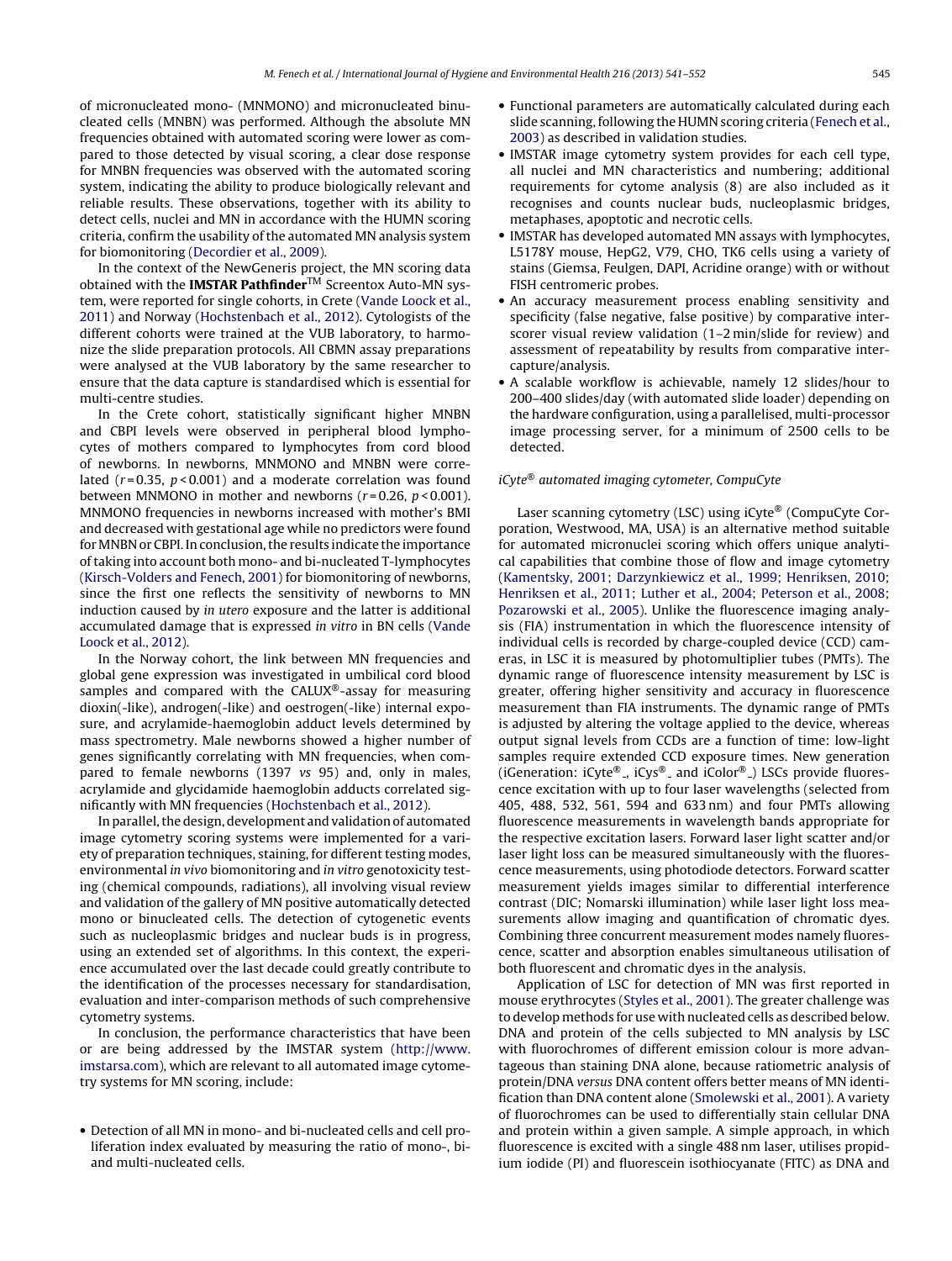protein fluorochromes, respectively [\(Crissman](#page-10-0) et [al.,](#page-10-0) [1985\).](#page-10-0) The use of PI to selectively stain DNA requires removal of RNA which is accomplished by incubation of the fixed and permeabilized cells with RNase A.

The strategy of setting the threshold contour on green (FITC) fluorescence combined with selection of cells within a specific range of cellular DNA content can be used to adapt the CBMN cytome assay to LSC. Specifically, the cytochalasin-arrested binucleated cells are expected to contain DNA content between 2.0 (both nuclei in G1) and 4.0 DNA index (DI) (both nuclei in G2). However, the binucleated cells with 2.0 DI overlap on DNA content frequency histograms with single-nucleated G2-phase cells. Furthermore, the tetranucleated cells containing G1-phase nuclei may have 4.0–8.0 DI DNA content and overlap in DNA content with binucleated cells containing G2-phase nuclei. Therefore, the range of cellular DNA content between 2.2 and 3.8 DI is the most reliable to represent the binucleated cells. Indeed, imaging of cells whose PI fluorescence (DNA content) was within this range confirmed that 80% of these cells were binucleated [\(Smolewski](#page-11-0) et [al.,](#page-11-0) [2001\).](#page-11-0) The remaining objects were aggregates consisting of two or three cells in close proximity to each other. The frequency of MN in binucleated cells detected visually by microscopy at different mitomycin-C concentrations, correlated well with that assessed by LSC. When the frequency of MN in the same specimens was analysed visually by microscopy and compared with that assayed by LSC, in double-blind tests, rather good correlation ( $r = 0.87$ ) was observed between both assays [\(Smolewski](#page-11-0) et [al.,](#page-11-0) [2001\).](#page-11-0)

Previously mentioned studies ([Styles](#page-11-0) et [al.,](#page-11-0) [2001;](#page-11-0) [Smolewski](#page-11-0) et [al.,](#page-11-0) [2001\)](#page-11-0) were done very early in the development of LSC technology. With the advent of new iGeneration® LSC technology high resolution imaging, new generation image analysis and the ability to add more relevant markers significantly enhanced MN analysis. For example, more recently, LSC has also been used successfully at the Commonwealth Scientific and Industrial Research Organisation (CSIRO, Australia) to score MN in fixed human buccal cells on microscope slides. Buccal cells that were stained initially for visual scoring of the buccal MN cytome assay using light green (cytoplasm) and Feulgen (nuclei) [\(Thomas](#page-11-0) et [al.,](#page-11-0) [2009\)](#page-11-0) were subsequently scanned with the LSC. We noted strong red fluorescence fromthe 'light green' stain (cytoplasmic contents) when the 633 nm excitation laser was used. The LSC iCys® software enabled us to use a feature termed 'CompuColor' to force the colour of the cytoplasm to appear as the pseudo colour green (the closest possible as it is observed when visualised under light microscopy). Additionally, in the same scan, we set-up the protocol to also quantify the nuclear (Feulgen) staining of buccal cells; however, some 'compensation' was required, and it should be noted that the LSC software is well equipped to manage overlapping or background signals. Feulgen fluorescence was also detected with a red filter following 488-nm excitation. Interestingly, when the Feulgen 'absorbance' was used to determine the chromatic light loss at 488 nm, we found that the DNA histograms yield more reproducible data upon analysis compared with Feulgen fluorescence, and for this reason, we chose to use the Feulgen chromatic light loss (absorbance) at 488 nm to quantify nuclei and MN in human buccal cells. Using this automated LSC system we showed a significant increase in MN in buccal cells from cases with Down syndrome relative to age-matched controls ([Darzynkiewicz](#page-10-0) et [al.,](#page-10-0) [2011\).](#page-10-0) An LSC protocol was successfully developed using this approach that allowed automated scoring of the buccal cytome by identifying and measuring successfully the proportion of basal, transitional, differentiated, pyknotic and karyolitic cells as well as determining the frequency of cells with aneuploid nuclei; the ratios of these cells differed significantly with age [\(Leifert](#page-11-0) et [al.,](#page-11-0) [2011\).](#page-11-0)

#### Cellomics

Another commercially available system is the Cellomics Automated scoring system for measuring MN in cytokinesis-blocked mammalian cells. The system was tested for use in the in vitro micronucleus assay using CHO-K1 cells in 96-well plates [\(Diaz](#page-10-0) et [al.,](#page-10-0) [2007\).](#page-10-0) CHO-K1 cells were pre-loaded with a cell dye that stains the cytoplasm, after which the cells were treated with the test compounds for either 3 h (for the +S9 condition) or 24 h (for the −S9 condition). At the end of the incubation period the cells were fixed and their DNA was stained with Hoechst. The visualisation and scoring of the cells was done using an automated fluorescent microscope coupled with proprietary automated image analysis software provided by Cellomics (Pittsburg, PA). A total of 46 compounds were used in this evaluation, including 8 aneugens and 25 clastogens with varied mechanisms of action. Thirteen non-genotoxic compounds were also included. The automated scoring had a sensitivity of 88% and a specificity of 100%, with a predictive positive value of 100% and a predictive negative value of 76%, compared to data from the literature that was obtained with visual scoring.

#### INCell Analyser 1000, GE Healthcare

[Shibai-Ogata](#page-11-0) et al. (2011) reported for the first time on the use of the IN Cell Analyser 1000 for automation of high-throughput genotoxicity screening using in vitro MN assay with CHL/IU cells grown in 96 well microplates without cytochalasin-B. Cells were stained with Hoechst 33342 for nuclei and Cell MaskRed for cytoplasm. For automated analysis cytoplasmic, nuclear and micronuclear boundaries were contoured, nuclei removed from images using pre-set nuclear area cut-offthresholds leaving the micronucleito be scored within each cell automatically. Results for 30 chemicals tested in vitro were in high concordance with previous in vitro MN data obtained with visual scoring. In a separate analysis within the same study the authors performed both visual and automated MN scoring and found that the correlation factor was 0.94.

## Other systems for automated scoring for MN that are not yet commercially available

Other systems for automated micronucleus assay measurement have been developed but are not commercially available. These include:

The ROBIAS (Robotic Image Analysis System) system developed at Novartis Institute for Biomedical Research consists of a PC with a MATROX Meteor II frame grabber, a Leica DM RXA/2 fully automatic microscope with SONY DXC-390P colour camera, an EPSON robotic slide feeder (130 slides), an in-house developed software for automatic pattern recognition, based on Visual Studio and Matrox MIL library. This system is being used routinely for measuring MN in mono-nucleated and bi-nucleated cells using Giemsa staining. From an image analysis point of view, the advantage of using a Giemsa-based slide preparation and staining protocol is the segmentation of valid cells, nuclei and MN, without having to worry about fading fluorescence dyes. A  $\times$  20 objective for good visualisation of cells, nuclei and micronuclei at the same time proved to be sufficient for scanning. For the visual rejection of "artifacts", a 40x objective with subsequent  $\times$ 1.6 magnification was chosen for ROBIAS to obtain the maximum confidence on the quality of the object to be accepted or rejected as MN. Here it is emphasised that a "Relocation" program to control and adjust for false positives is considered to be an important and integral part of the MN application. All the requirements listed in the earlier section "Points to consider for an automated image cytometry system for micronucleus assays" had been appropriately addressed for the design and development of the ROBIAS lymphocyte automated MN scoring system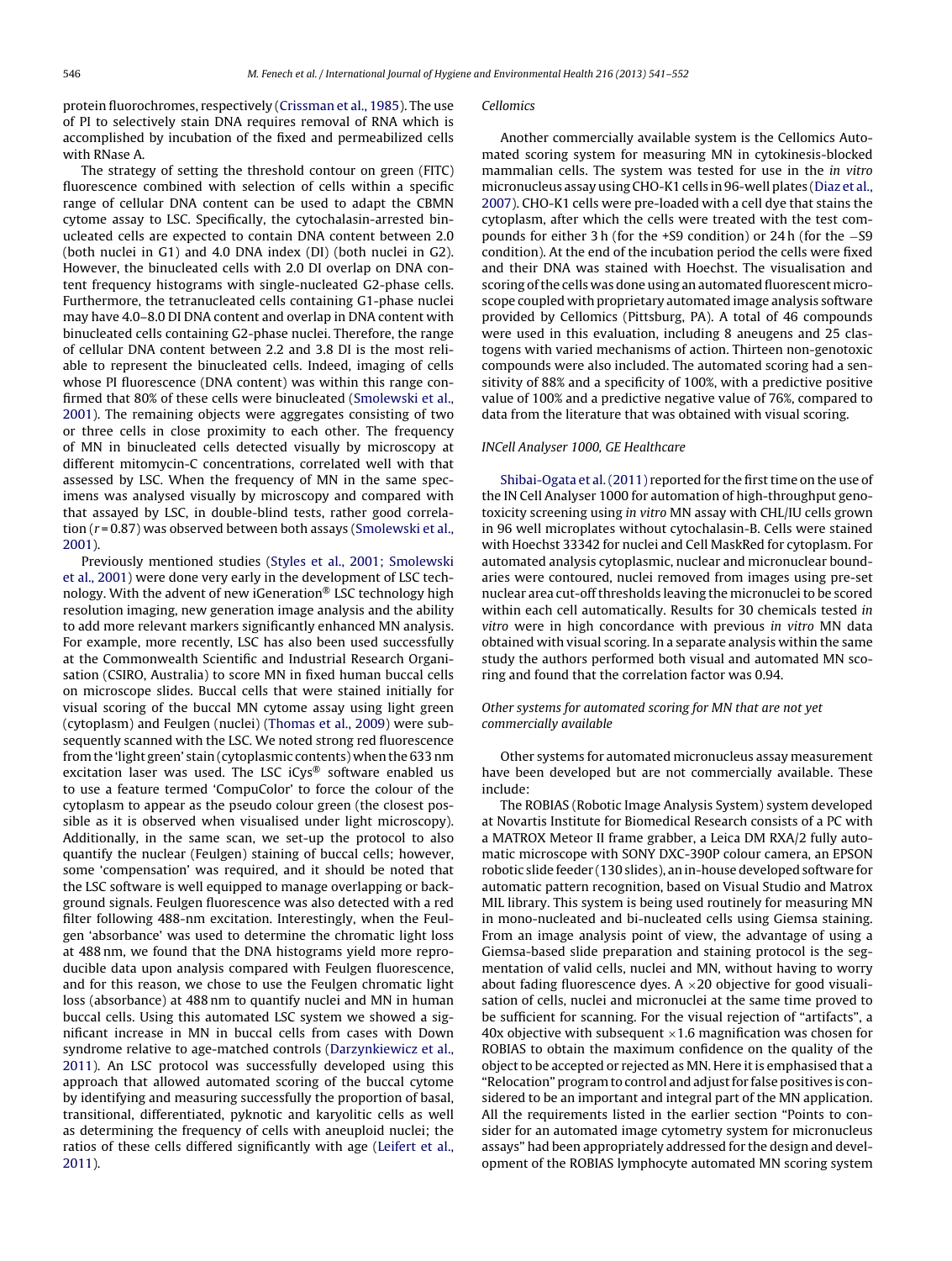except the detection of nucleoplasmic bridges and nuclear buds. Hence, the software was developed to cope with effects of strong cytotoxicity (discrimination of cellular debris), to detect mono-, biand polynucleated cells as well as mitotic figures (metaphases), and determine artefacts from true micronuclei and link them with the different cell types. A series of tests for comparing visual scoring with automatic image analysis showed that there was a very good concordance between the results obtained with both methods. Using identical criteria for a positive effect in the assessment of the data obtained by visual or automatic slide reading, the conclusions were the same in 24 out of 25 experiments, irrespective of the method used. The correct detection of >90% of the micronuclei is probably the highest achieved so far for automated scoring of MN by image analysis. The throughput per technician could be doubled using ROBIAS when compared to visual scoring. Details on the image analysis steps and validation data can be found in [\(Frieauff](#page-10-0) et [al.,](#page-10-0) [2012\).](#page-10-0)

The Cytogenetic Laboratory Automated Scoring Platform (**CLASP**) system for automated scoring of dicentric chromosomes and micronuclei developed by Adarsh Ramakumar at the Armed Forces Radiobiology Research Institute (AFRRI, USA) using artificial intelligence, contextual image mapping and neural network systems classifies chromosome aberration in high-throughput. CLASP operates as a two stage process, (1) Automation of sample preparation and (2) Automation of sample analysis. Automation of sample analysis involves image acquisition, image analytics and dose estimation. CLASP provides a robust and high-throughput platform for various cytogenetic assays. Automated high-throughput platform with automated feature extraction, storage, cross-platform data linkage, cross-platform validation and inclusion of multiparametric biomarker approaches will provide the first generation high-throughput platform systems for effective medical management, particularly during radiation mass casualty events where very high volumes of samples have to be analysed for dose estimation. The SOP's for each of the robotic instruments involved in CLASP, for the various tissue culture processes, slide preparation and scoring have been developed and cross validated against human manual assay preparation and visual scoring by microscope. The overall SOP to switch between various protocols such as dicentric chromosome analysis for simulated medical casualty (triage) vs the use of CBMN assay to score MN's have also been validated. The SOP's developed for CBMN assay and associated slide preparation are based on the latest IAEA protocol ([International](#page-11-0) [Atomic](#page-11-0) [Energy](#page-11-0) [Agency,](#page-11-0) [2011\).](#page-11-0) This process of using an internationally accepted protocol such as the IAEA-endorsed protocol, will further help in harmonisation of the automation process and guide development of industry standards for automated CBMN assay systems. The entire system of CLASP incorporates state of art automation technology, built on the backbone of strong information management system supported by sophisticated IT hardware.

The Rapid Automated Biodosimetry Tool (**RABiT**), developed by the Center for Minimally Invasive Radiation Biodosimetry at Columbia University, is a completely automated, ultra-high throughput biodosimetry system for the the lymphocyte CBMN and gammaH2AX assays ([Garty](#page-10-0) et [al.,](#page-10-0) [2010,](#page-10-0) [2011\).](#page-10-0) The RABiT analyses lymphocytes from fingerstick-derived blood samples to estimate past radiation exposure or to identify individuals exposed above or below a cut-off dose. Through automated robotics, lymphocytes are extracted from fingerstick blood samples into filter-bottomed multi-well plates. Depending on the time since exposure, the RABIT scores either micronuclei or phosphorylation of the histone H2AX. Following lymphocyte culturing, fixation and staining, the filter bottoms are removed from the multi-well plates and sealed prior to automated high-speed imaging. Image analysis is performed online using dedicated image processing hardware. Both the sealed filters and the images are archived. Parallel handling of multiple samples through the use of dedicated, purpose-built, robotics and high speed imaging has the potential to allow analysis of up to 30,000 samples per day.

Finally, a summary and further information on both the commercially available and those not yet in the market is provided in [Table](#page-7-0) 1. In this Table the relative advantages and disadvantages, the number of studies published with each system and information on results of comparisons of automated and visual scoring are concisely described.

## Statistical Issues for instrument validation and inter-laboratory comparison of automated systems

Large collaborative studies published in the last decades have revealed that inter-laboratory, and especially inter-scorer variation are the most important source of variability, setting this heterogeneity as a priority field to address. The recent development of automated systems for chromosome damage scoring should dramatically change the level of reliability of these biomarkers. Before introducing these methods, robust standardisation studies have to be started, aimed at comparing automated systems in different settings and different software and hardware platforms. The two critical properties of a biomarker are its validity and reliability. While the main purpose of validity studies is to determine whether the test measures what it was intended to measure, reliability addresses the question of whether the test is measuring accurately and consistently. This second quality is more specific in standardisation studies, where only reliable and consistent measures can be processed.

A critical feature to evaluate in these studies is the extent of inter-scorer agreement. Several approaches are available, such as the Test-Retest reliability, the Inter-Rater reliability ([Birkimer](#page-10-0) [and](#page-10-0) [Brown,](#page-10-0) [1979\),](#page-10-0) or the more common and robust Cohen's Kappa [\(Cohen,](#page-10-0) [1968\),](#page-10-0) which avoids the problems described above by adjusting the observed proportional agreement for the amount of agreement which would be expected by chance [\(Rosner,](#page-11-0) [1986\).](#page-11-0) In particular cases, such as for continuous data or when the number of scorers is bigger than two, the intra-class correlation coefficient (ICC) can be used to assess consistency and reproducibility of quantitative measurements made by different observers measuring the same quantity [\(Rosner,](#page-11-0) [1986\).](#page-11-0) When more laboratories are involved in the validation study the parameter of interest is the inter laboratory agreement. Comparative tests conducted between several laboratories using the same method and the same type of equipment on one or several test samples circulated between them is the key approach in evaluating the heterogeneity among laboratories. This is a critical issue in collaborative studies such as the HUMN project[\(Fenech](#page-10-0) et [al.,](#page-10-0) [2003,](#page-10-0) [2011b\)](#page-10-0) which gathers data from several laboratories. The most commonly used methodology is the round robin test, an inter-laboratory test performed independently several times.

The methodology for assessing the extent and the sources of inter-scorer and inter-laboratory variability is well established. However, a critical role for reaching a good degree of standardisation is played by international collaborative studies, which brings together several laboratories in the same field including key laboratories and opinion leaders. Agreement reached on protocols and standard techniques proposed by these consortia may remarkably increase the reliability of a biomarker ([Taioli](#page-11-0) [and](#page-11-0) [Bonassi,](#page-11-0) [2002\).](#page-11-0) When a novel technique is introduced in a new field, the use of well established methods of standardisation is the obvious first choice. However, the experience of "omics" biomarkers, where reducing technical heterogeneity was a "standardise or die" condition, should be taken into consideration, and the identification of a set of minimal criteria, e.g., MIAME criteria for transcriptomics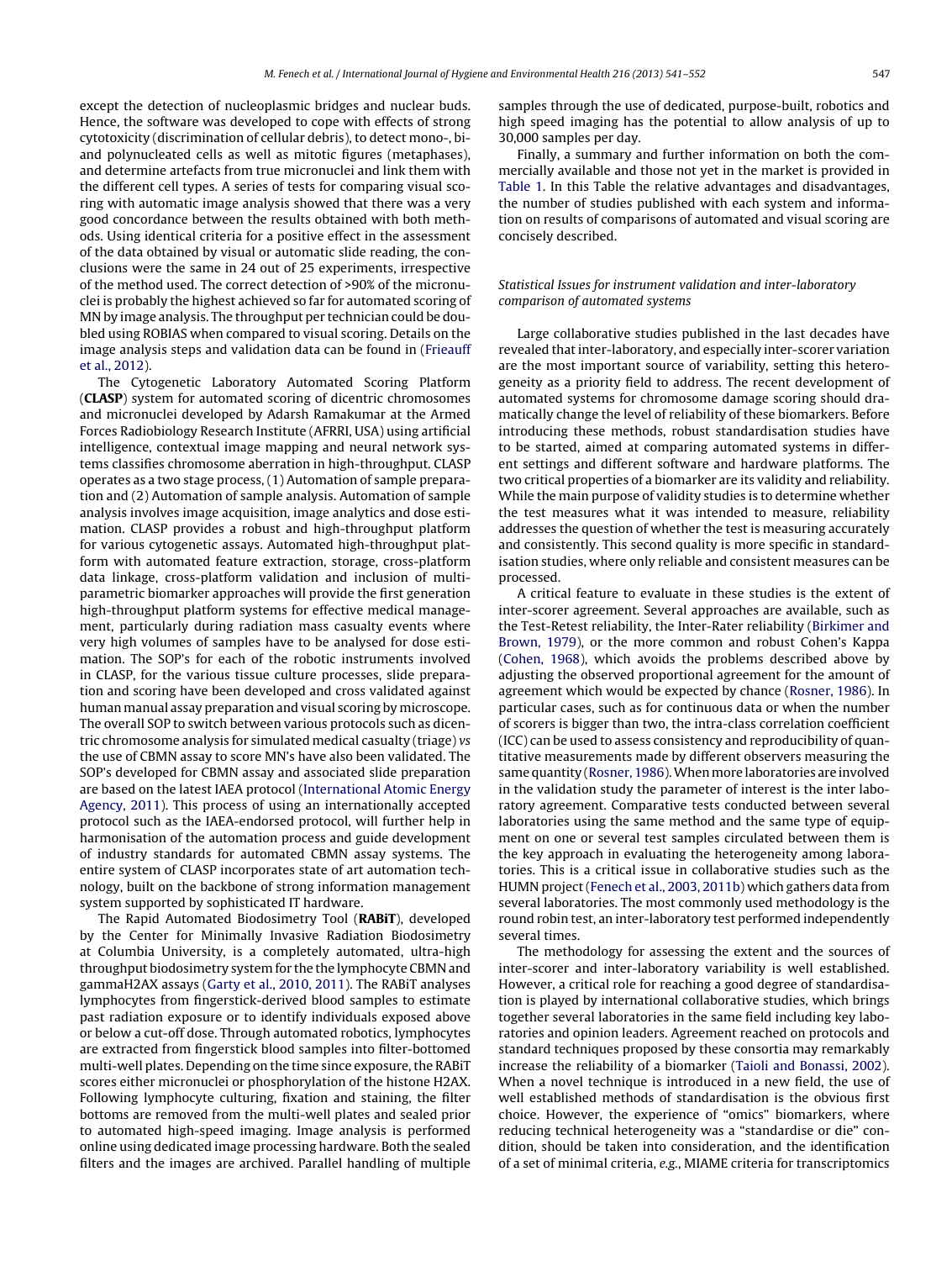<span id="page-7-0"></span>**Table 1**

Comparison of image cytometry systems reported in the literature for automated scoring of micronuclei in mammalian and human cells.

| System                                  | Advantages                                                                                                                                                                                                                                                                                                                                                                                                                                                                                                                                                                                                                                    | Disadvantages                                                                                                                                                                                                   | Number of studies<br>published                                                                                                                                                                                                                                                                                         | Outcomes of comparison with visual scoring                                                                                                                                                                                                                                                                                                                                                                                                                                                                                                                                                                                                                                                                                                                                 |
|-----------------------------------------|-----------------------------------------------------------------------------------------------------------------------------------------------------------------------------------------------------------------------------------------------------------------------------------------------------------------------------------------------------------------------------------------------------------------------------------------------------------------------------------------------------------------------------------------------------------------------------------------------------------------------------------------------|-----------------------------------------------------------------------------------------------------------------------------------------------------------------------------------------------------------------|------------------------------------------------------------------------------------------------------------------------------------------------------------------------------------------------------------------------------------------------------------------------------------------------------------------------|----------------------------------------------------------------------------------------------------------------------------------------------------------------------------------------------------------------------------------------------------------------------------------------------------------------------------------------------------------------------------------------------------------------------------------------------------------------------------------------------------------------------------------------------------------------------------------------------------------------------------------------------------------------------------------------------------------------------------------------------------------------------------|
| Metasystems<br>Metafer MNScore          | Validated for use with DAPI-stained slides using a standardised<br>slide preparation procedure. <sup>a</sup><br>MN in BN cells, MN in MONO cells and NDI can be scored in<br>lymphocyte CBMN assay.<br>This system can also be used to measure other DNA damage<br>biomarkers using antibody or PNA probes (e.g. $\gamma$ -H2AX,<br>centromere respectively) in nuclei and micronuclei.<br>Performance:<br>Conditions: Slide scanning zone 1 cm <sup>2</sup> ; 1000-2000 BN cells<br>detected in <2 min. With 800 slide SlideFeeder ×80 device,<br>allowing unattended processing during scanning, 500-700<br>slides per day can be analysed. | NDI can be scored but requires a<br>separate scan                                                                                                                                                               | $N = 16$<br>Beinke et al. (2012)<br>Bolognesi et al. (2011)<br>Caryou et al. (2010)<br>Doherty et al. (2011)<br>Maes et al. (2007)<br>Romm et al. (2012)<br>Rossnerova et al. (2009,<br>2011a,b,c)<br>Schunck et al. (2004)<br>Thierens and Vral (2009)<br>Varga et al. (2004, 2005,<br>2006)<br>Willems et al. (2010) | The correlation coefficient $(R)$ between visual and<br>automated scoring of MN in BN lymphocytes for<br>base-line values was 0.84 and for $\gamma$ -irradiated samples<br>at different doses it was 0.91; CV for repeat counts<br>ranged from 5.4 to 9.3% depending on classifiers used<br>(Varga et al., 2004). Subsequent studies by Willems<br>et al. (2010) using Metafer 4 software showed a<br>correlation coefficient $(R)$ for MN in BN lymphocytes<br>between visual and automated scoring of 0.96; the<br>false positive and false negative rates were 6.3% and 1%<br>respectively. In contrast the study of Bolognesi et al.<br>(2011) using a similar approach reported a lower<br>correlation coefficient for visual and automated<br>scoring $(R = 0.58)$ . |
| IMSTAR Pathfinder™<br>Screentox Auto-MN | Validated for use with Giemsa stained slides using a<br>standardised slide preparation procedure. <sup>b</sup><br>MN in BN cells. MN in MONO cells and NDI can be scored in<br>lymphocyte CBMN assay.                                                                                                                                                                                                                                                                                                                                                                                                                                         |                                                                                                                                                                                                                 | $N=4$<br>Decordier et al. (2009,<br>2011)                                                                                                                                                                                                                                                                              | In the conditions described in the articles, the<br>correlation coefficient $(R)$ between visual and<br>automated scoring of BN lymphocytes with MN is 0.96.<br>Sensitivity: 75% of cells detected; >90% of MNs in BN<br>and MN detected, <i>i.e.</i> the false negative rate is <10%<br>specificity: the false positive MN rate is <1%. After<br>visual validation the false positive rate is 0%.<br>Decordier et al. (2009).                                                                                                                                                                                                                                                                                                                                             |
|                                         | This system can also be used to measure other DNA damage<br>biomarkers using antibody or PNA probes (e.g. $\gamma$ -H2AX,<br>centromere respectively) in nuclei and micronuclei.                                                                                                                                                                                                                                                                                                                                                                                                                                                              |                                                                                                                                                                                                                 | Vande Loock et al. (2011)                                                                                                                                                                                                                                                                                              |                                                                                                                                                                                                                                                                                                                                                                                                                                                                                                                                                                                                                                                                                                                                                                            |
|                                         | Performance:<br>Conditions: Slide scanning zone 1 cm <sup>2</sup> ; 1000-2000 BN cells<br>detected in <4 min; with 200 slide loader device allowing<br>unattended processing during scanning: 200-400 slides per<br>day can be analysed depending on hardware configuration.                                                                                                                                                                                                                                                                                                                                                                  |                                                                                                                                                                                                                 | Hochstenbach et al. (2012)                                                                                                                                                                                                                                                                                             |                                                                                                                                                                                                                                                                                                                                                                                                                                                                                                                                                                                                                                                                                                                                                                            |
| CompuCyte<br>$iC$ vte®                  | Validated for use with PI-stained slides<br>MN in BN cells can be scored in CBMN assay using MCF-7 and<br>HL-60 cells. $\setminus$<br>Methods for measuring MN in peripheral blood or bone<br>marrow erythrocytes and buccal cells have also been reported.<br>This system can also be used to measure other DNA damage<br>biomarkers using antibody or PNA probes (e.g. $\gamma$ -H2AX,<br>centromere respectively) in nuclei and micronuclei.                                                                                                                                                                                               | Not yet validated for use with<br>Giemsa stained slides.<br>NDI can be scored but not yet<br>validated.<br>Number of slides that can be<br>analysed per day is relatively low<br>in the range of 10-20 per day. | $N=4$<br>Styles et al. (2001)<br>Smolewski et al. (2001)<br>Darzynkiewicz et al. (2011)<br>Leifert et al. (2011)                                                                                                                                                                                                       | The correlation coefficient $(R)$ between visual and<br>automated scoring of MN in erythrocytes was 0.95<br>(Styles et al., 2001) and for scoring MN in BN cells it<br>was 0.93 for MCF-7 cells and 0.87 for HL-60 cells<br>(Smolewski et al., 2001).                                                                                                                                                                                                                                                                                                                                                                                                                                                                                                                      |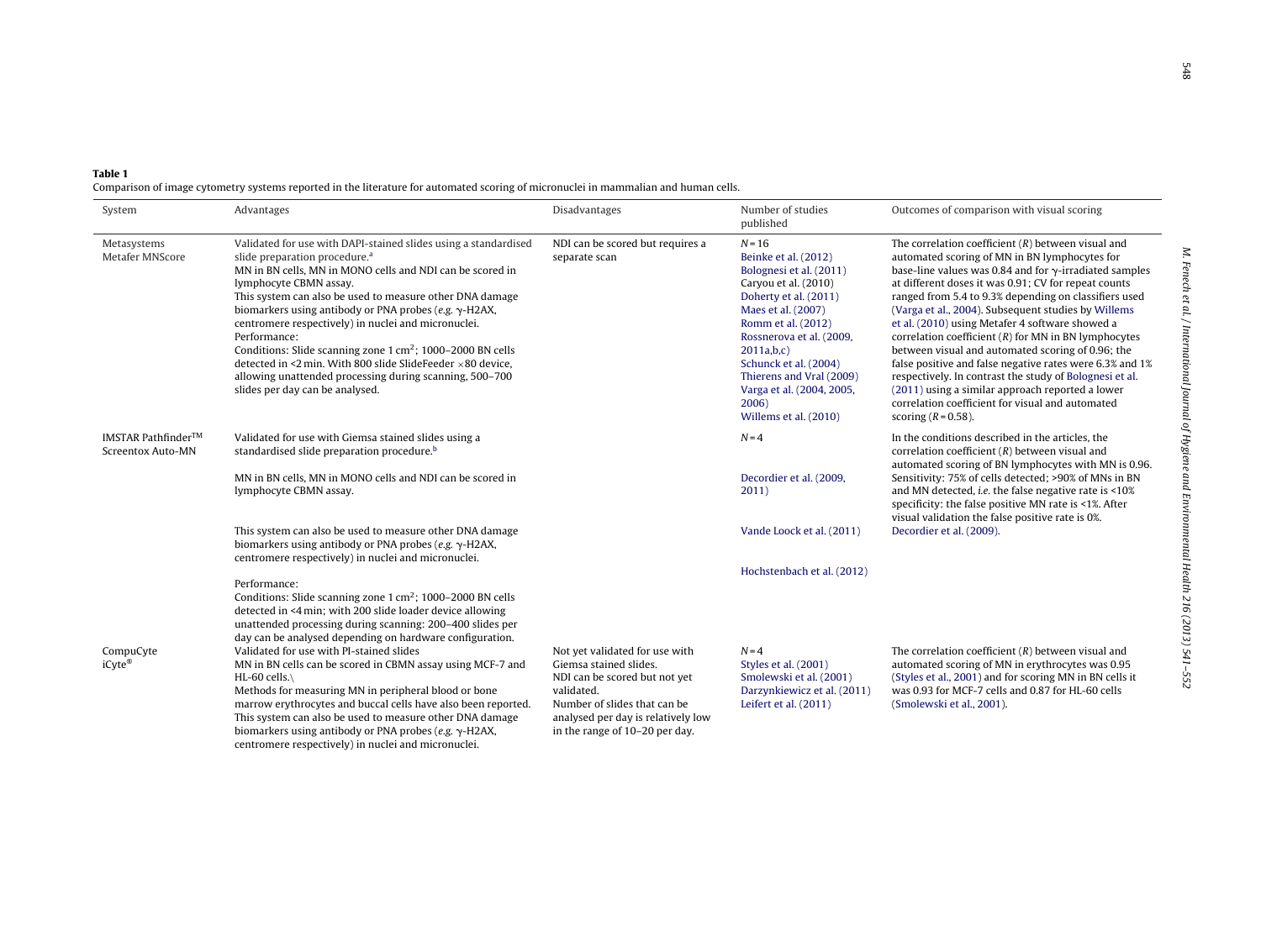#### <span id="page-8-0"></span>Table 1 (Continued)

| System                                        | Advantages                                                                                                                                                                                                                                                                                                                                                                                            | Disadvantages                                                                                                                                                                                                         | Number of studies<br>published      | Outcomes of comparison with visual scoring                                                                                                                      |
|-----------------------------------------------|-------------------------------------------------------------------------------------------------------------------------------------------------------------------------------------------------------------------------------------------------------------------------------------------------------------------------------------------------------------------------------------------------------|-----------------------------------------------------------------------------------------------------------------------------------------------------------------------------------------------------------------------|-------------------------------------|-----------------------------------------------------------------------------------------------------------------------------------------------------------------|
| Cellomics                                     | Validated for use with Hoechst-stained CHO-K1 cells.<br>This system can also be used to measure other DNA damage<br>biomarkers using antibody or PNA probes (e.g. γ-H2AX,<br>centromere respectively) in nuclei and micronuclei<br>MN in BN cells can be scored in CBMN assay.                                                                                                                        | Not yet validated for use with<br>Giemsa stained slides or<br>lymphocytes.<br>Number of slides analysed per day<br>not reported.                                                                                      | $N = 1$<br>Diaz et al. (2007)       | Comparison with visual scoring not done or not<br>reported.                                                                                                     |
| <b>GE</b> Healthcare<br>IN Cell Analyser 1000 | Validated for use with Hoechst-stained CHL/IU cells for MN<br>assay.<br>This system can also be used to measure other DNA damage<br>biomarkers using antibody or PNA probes (e.g. $\gamma$ -H2AX,<br>centromere respectively) in nuclei and micronuclei.                                                                                                                                              | Not yet validated for use in CBMN<br>assay. Only validated for MN assay<br>in mononucleated cells.<br>Number of slides analysed per day<br>not reported.                                                              | $N=1$<br>Shibai-Ogata et al. (2011) | The correlation coefficient $(R)$ between visual and<br>automated scoring of MN in mononucleated cells was<br>0.93.                                             |
| <b>ROBIAS</b>                                 | Validated for use with Giemsa stained slides<br>MN in BN cells. MN in MONO cells and NDI can be scored in<br>lymphocyte CBMN assay                                                                                                                                                                                                                                                                    | System not yet available<br>commercially but hardware<br>components and software<br>characteristics available.<br>Not yet validated for use with<br>staining using DNA specific dyes.<br>Number of slides that can be | $N=1$<br>Frieauff et al. (2012)     | Coefficient of determination $(R)$ for automated and<br>visual scoring ranged between 0.98 and 0.99.<br>False negative and false positive rates were 10% and 5% |
| RABiT                                         | Fully automated system using microcultures of buffy coat cells<br>collected in fingerstick capillary tubes.<br>Developed for use with Hoechst stained cells on membranes.<br>MN in BN cells can be scored in lymphocyte CBMN assay.<br>This system can also be used to measure fluorescent spots<br>using antibody or PNA probes (e.g. γ-H2AX, centromere<br>respectively) in nuclei and micronuclei. | analysed per day is relatively low<br>in the range of 10-20 per day.<br>Not validated for use with Giemsa<br>stained slides.<br>System not yet available<br>commercially.                                             | $N=2$<br>Garty et al. (2010, 2011)  | respectively (Frieauff et al., 2012)<br>Comparison with visual scoring not reported.                                                                            |
| <b>CLASP</b>                                  | The system is designed for scoring thousands of samples per<br>day.<br>Fully automated system using whole blood cultures and same<br>culture/staining method for classical metaphase analysis.                                                                                                                                                                                                        | Validation studies on use with<br>CBMN assay or other MN assays<br>not reported.                                                                                                                                      | Nil                                 | Not reported.                                                                                                                                                   |

MN, micronucleus; BN, binucleated cell.

<sup>a</sup> There are ongoing efforts to develop a validated automated system for Giemsa stained slides.

 $^{\rm b}$  There are ongoing efforts to develop a validated automated system for slides stained with Feulgen, DAPI and Acridine orange stained slides.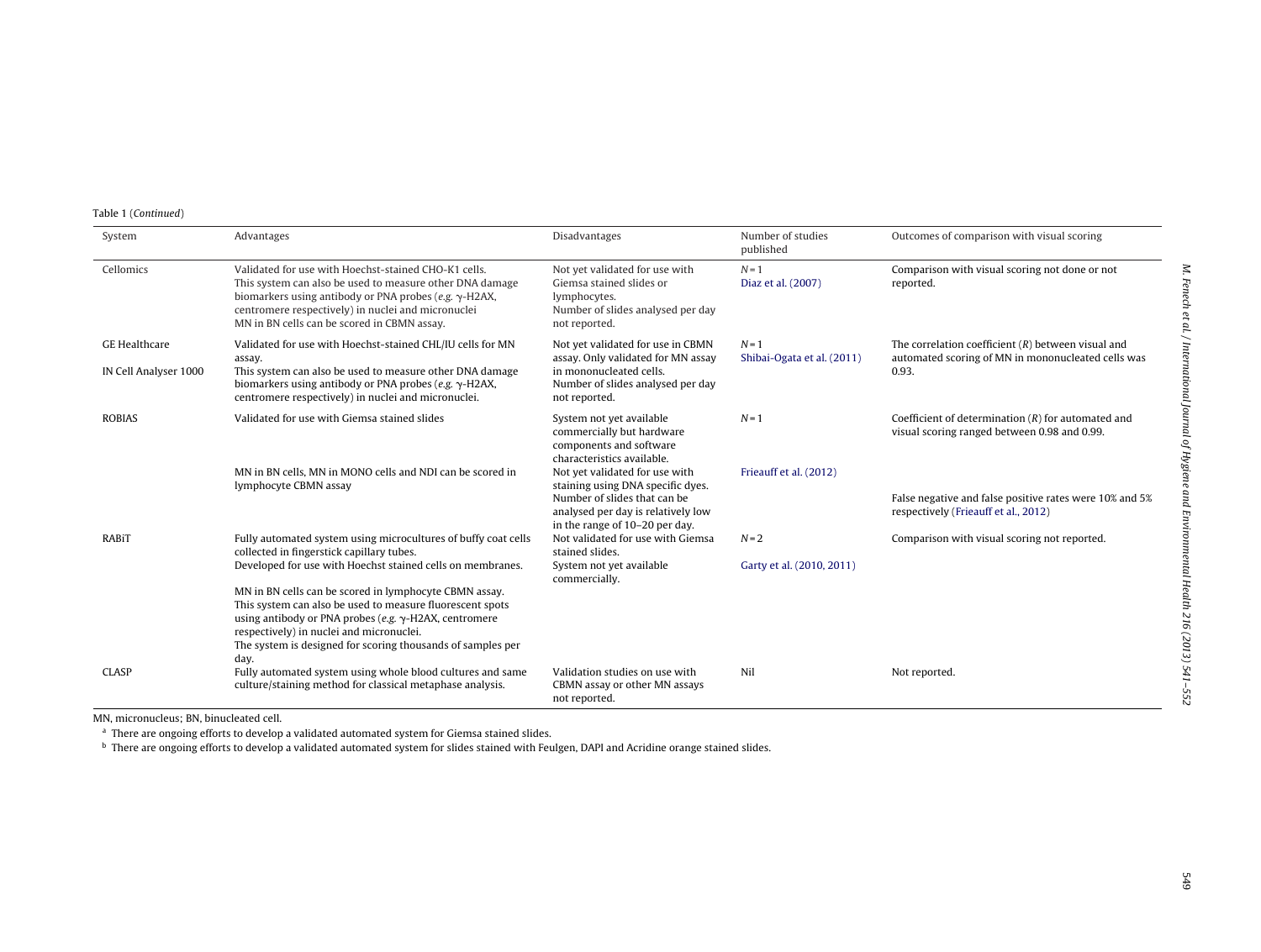

**Fig. 1.** An example of an inter-laboratory comparison scheme for evaluating the performance of automated image cytometry systems relative to visual scoring of MN in the lymphocyte CBMN assay. Lymphocyte slides will be prepared from whole blood cultures using either hypotonic treatment to remove erythrocytes or by density gradient to isolate lymphocytes post-culture.

([Brazma](#page-10-0) et [al.,](#page-10-0) [2001\),](#page-10-0) may be considered interventions that may improve the quality of publications in the field.

# Design of inter-laboratory comparisons and standardisation of micronucleus assays using automated image cytometry systems

The ongoing Multi-Biodose project using the Metafer MNScore (MetaSystems) instrument is the first attempt to test the inter-laboratory variability in MN frequency measurement in lymphocytes exposed to varying doses of ionising radiation. However, the biggest challenge will be to improve automated systems to an extent that base-line frequencies of MN can be measured reliably and reproducibly within a single laboratory and across laboratories using the same or different automated system platforms. Standardised procedures will be required regarding slide preparation, slide staining and software settings (classifiers) to reliably distinguish cells based on the number of nuclei and the presence of micronuclei within them. It is important to emphasise that ultimately the performance of any automated image cytometry system depends on the quality of slide preparation with regards to cleanliness, cell density and cellular staining.

For this reason the HUMN project is planning an inter-laboratory automated slide-scoring exercise to determine the extent of variability between laboratories using the same or different automation platforms and the performance characteristics of these platforms relative to visual scoring by experienced laboratories. A possible plan that is currently being considered (Fig. 1) could involve the preparation of unstained slides by a central laboratory and distribution of these slides to participating laboratories with expertise in automated image cytometry of MN in lymphocytes. These laboratories may then stain the slides according the appropriate method for their automated system (e.g. Giemsa for Pathfinder<sup>TM</sup> Screentox Auto-MN IMSTAR, DAPI for Metafer MNScore MetaSystems, Acridine orange for iCyte® Compucyte) and measure the MN using two classifiers, one of which will be the set recommended by the manufacturer of the instrument and the other selected by the participating laboratory to meet specific criteria that will require justification (e.g. minimising false positive and false negative rates; MN size and shape criteria to meet visual scoring criteria).

When agreement is achieved regarding the final design of the inter-lab comparison an announcement will be made for participation. Selection of participating laboratories is likely to be subject to a set of criteria defining a minimum level of expertise both for visual and automated scoring of MN using the lymphocyte CBMN assay.

## **Conclusion**

Substantial progress has occurred in the development and commercialisation of instruments that are capable of automated scoring of MN in mammalian and human cells since the first Automated Micronucleus Workshop that was held in Milpitas California [(Automated Micronucleus Scoring Workshop November 17–18, 1988 Mutagenesis (1988) 3(6): 532, [http://dx.doi.org/10.1093/mutage/3.6.532\)](http://dx.doi.org/10.1093/mutage/3.6.532)]. The increasing use of automated image cytometry for automated scoring ofMN in human lymphocytes for in vivo biomonitoring and in vitro genetic toxicology testing is a critically important development that necessitates international collaboration to standardise criteria and evaluation processes for acceptable performance of automated image cytometry systems. These advances should allow the possibility of reliable mass screening at lower cost and help to realise the implementation of MN assays in public health strategies aimed at DNA damage prevention and improving genome integrity in human populations and ultimately in all ecosystems which humans inhabit. This will further help both developed and developing countries with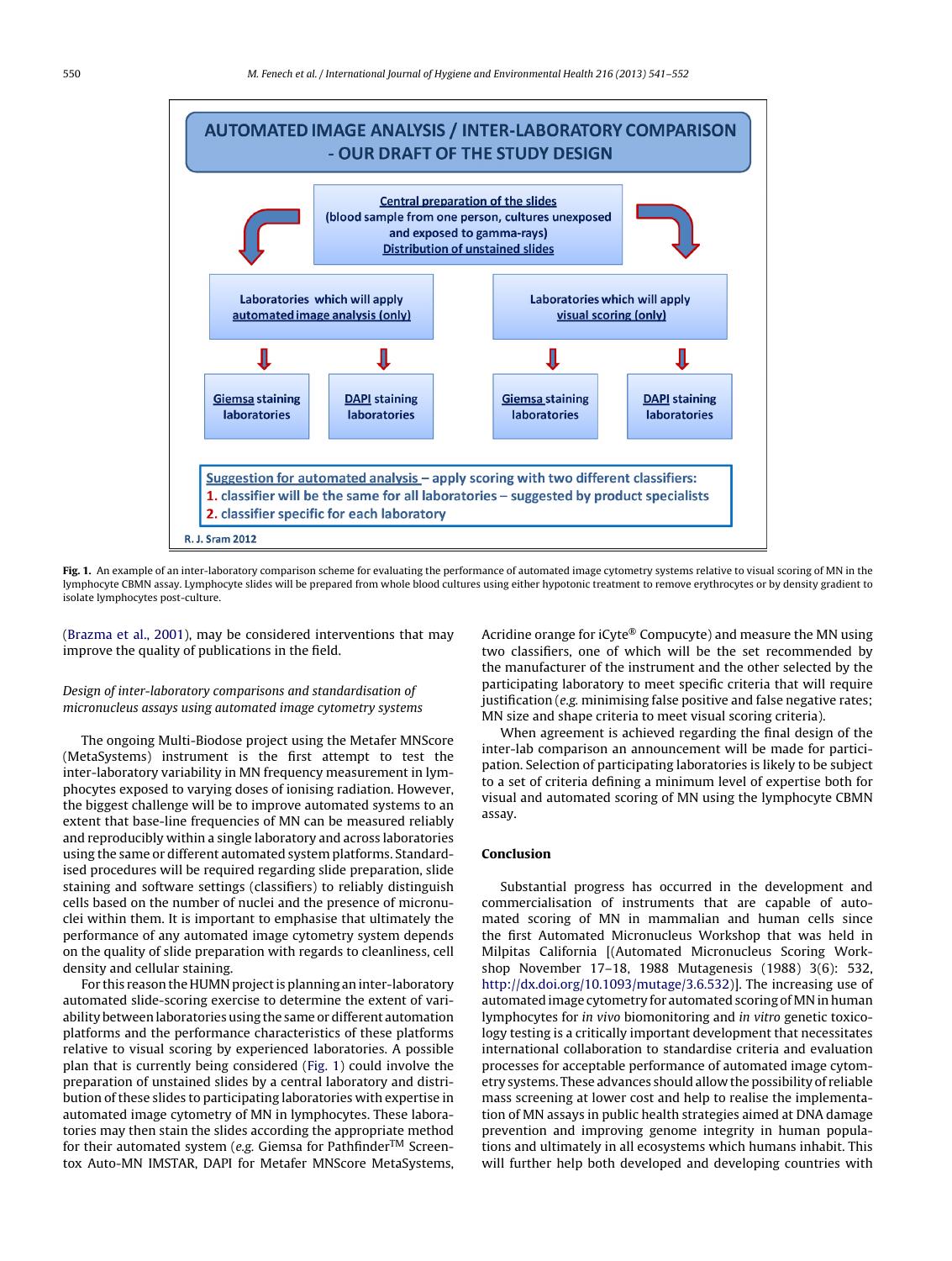<span id="page-10-0"></span>high genotoxin exposure and/or poor nutrition/life style conditions to test whether implementation of new public health policies are actually effective in reducing DNA damage burden. Ultimately international cooperation is essential to implement standardisation of procedures across laboratories that would allow MN data to be obtained accurately and efficiently in multi-centre studies.

#### **Acknowledgements**

Research in the Institute of Experimental Medicine,AS CR is supported by the Grant Agency of the Czech Republic (P503/11/0084).

The MultiBioDose project has received funding from the European Union's Seventh Framework Programme (FP7/2007–2013) under grant agreement no. 241536.URL: [http://www.multibiodose.](http://www.multibiodose.eu/) [eu](http://www.multibiodose.eu/)

The Imstar Project, Ilse Decordier (VUB), Kim Vande Loock (VUB) and VUB laboratory were financed by the EU Integrated Project NewGeneris, 6th Framework Programme, Priority 5: Food Quality and Safety (Contract no. FOOD-CT-2005-016320). NewGeneris is the acronym of the project 'Newborns and Genotoxic exposure risks' ([http://www.newgeneris.org\)](http://www.newgeneris.org/)

The work of Stefano Bonassi was supported by grants funded by AIRC (Associazione Italiana per la Ricerca sul Cancro) and INAIL (Istituto Nazionale Assicurazione sul Lavoro)

Claudia Bolognesi's research was in part supported by the Italian Association for Research on Cancer (AIRC) (Project IG 5706 2008).

Research in Michael Fenech's laboratory is supported by research grants from Australia's National Health and Medical Research Council (APP 1037979) and European Union Framework 7 program through funding for the Nutritech Project (Grant agreement no: 289511)

Research in Adarsh Ramakumar's laboratory is supported by research grants from National Institute of Allergy and Infectious diseases (NIAID) and AFRRI's Intramural grants supported by Department of Defence, USA through Uniformed Service University of Health Sciences, Bethesda, USA.

Elena Holden (Compucyte Corporation) is acknowledged for her helpful suggestions regarding the section on laser scanning cytometry.

The Automated Micronucleus Workshop in Doha, Qatar, was supported by funding from the Qatar Foundation, MetaSystems and IMSTAR.

# **References**

- Beinke, C., Barnard, S., Boulay-Greene, H., Darroudi, F., De Amicis, A., De Sanctis, S., Herodin, F., Kulka, U., Lista, F., Lloyd, D.C., Moquet, J., Oestreicher, U., Romm, H., Rothkamm, K., Meineke, V., Little, M.P., Abend, M., 2012. Performance of the Dicentric Assay in a Recent NATO Exercise of Established and Emerging Biodosimetry Methods. IRPA13 Glasgow 2012 abstract book: TS2c2.
- Birkimer, J.C., Brown, J.H., 1979. Back to basics: percentage agreement measures are adequate, but there are easier ways. J. Appl. Behav. Anal. 12, 535–543.
- Bolognesi, C., Balia, C., Roggieri, P., Cardinale, F., Bruzzi, P., Sorcinelli, F., Lista, F., D'Amelio, R., Righi, E., 2011. Micronucleus test for radiation biodosimetry in mass casualty events: evaluation of visual and automated scoring. Rad. Meas. 46, 169–175.
- Bonassi, S., Fenech, M., Lando, C., Lin, Y.P., Ceppi, M., Chang, W.P., Holland, N., Kirsch-Volders, M., Zeiger, E., Ban, S., Barale, R., Bigatti, M.P., Bolognesi, C., Jia, C., Di Giorgio, M., Ferguson, L.R., Fucic, A., Lima, O.G., Hrelia, P., Krishnaja, A.P., Lee, T.K., Migliore, L., Mikhalevich, L., Mirkova, E., Mosesso, P., Muller, W.U., Odagiri, Y., Scarffi, M.R., Szabova, E., Vorobstova, I., Vral, A., Zijno, A., 2001. Human MicroNucleus project: international database comparison for results with the cytokinesis-block micronucleus assay in human lymphocytes: I effect of laboratory protocol, scoring criteria, and host factors on the frequency of micronuclei. Environ. Mol. Mutagen. 37, 31–45.
- Bonassi, S., Znaor, A., Ceppi, M., Lando, C., Chang, W.P., Holland, N., Kirsch-Volders, M., Zeiger, E., Ban, S., Barale, R., Bigatti, M.P., Bolognesi, C., Cebulska-Wasilewska, A., Fabianova, E., Fucic, A., Hagmar, L., Joksic, G., Martelli, A., Migliore, L., Mirkova, E., Scarfi, M.R., Zijno, A., Norppa, H., Fenech, M., 2007. An increased micronucleus frequency in peripheral blood lymphocytes predicts the risk of cancer in humans. Carcinogenesis 28 (March (3)), 625–631.
- Brazma, A., Hingamp, P., Quackenbush, J., Sherlock, G., Spellman, P., Stoeckert, C., Aach, J., Ansorge, W., Ball, C.A., Causton, H.C., Gaasterland, T., Glenisson, P., Holstege, F.C., Kim, I.F., Markowitz, V., Matese, J.C., Parkinson, H., Robinson, A., Sarkans, U., Schulze-Kremer, S., Stewart, J., Taylor, R., Vilo, J., Vingron, M., 2001. Minimum information about a microarray experiment (MIAME)-toward standards for microarray data. Nat. Genet. 29, 365–371.
- Cariou, O., Laroche-Prigent, N., Ledieu, S., Guizon, I., Paillard, F., Thybaud, V., 2010. Cytosine arabinoside, vinblastine, 5-fluorouracil and 2-aminoanthracene testing in the in vitro micronucleus assay with L5178Y mouse lymphoma cells at Sanofi Aventis, with different cytotoxicity measurements, in support of the draft OECD test guideline on in vitro mammalian cell micronucleus test. Mutat. Res. 702, 148–156.
- Castelain, P., Van Hummelen, P., Deleener, A., Kirsch-Volders, M., 1993. Automated detection of cytochalasin B blocked binucleated lymphocytes for the scoring of micronuclei. Mutagenesis 8, 285–293.
- Cohen, J., 1968. Weighted kappa: nominal scale agreement with provision for scaled disagreement or partial credit. Psychol. Bull. 70, 213–220.
- Crissman, H.A., Darzynkiewicz, Z., Tobey, R.A., Steinkamp, J.A., 1985. Correlated measurements of DNA, RNA and protein content in individual cells by flow cytometry. Science 228, 1321–1324.
- Darzynkiewicz, Z., Bedner, E., Li, X., Gorczyca, W., Melamed, M.R., 1999. Laser scanning cytometry. A new instrumentation with many applications. Exp. Cell. Res.  $249.1 - 12.$
- Darzynkiewicz, Z., Smolewski, P., Holden, E., Luther, E., Henriksen, M., François, M., Leifert, W., Fenech, M., 2011. Laser scanning cytometry for automation of the micronucleus assay. Mutagenesis 26 (January (1)), 153–161.
- Decordier, I., Papine, A., Plas, G., Roesems, S., Vande Loock, K., Moreno-Palomo, J., Cemeli, E., Anderson, D., Fucic, A., Marcos, R., Soussaline, F., Kirsch-Volders, M., 2009. Automated image analysis of cytokinesis-blocked micronuclei: an adapted protocol and a validated scoring procedure for biomonitoring. Mutagenesis 24, 85–93.
- Decordier, I., Papine, A., Vande Loock, K., Plas, G., Soussaline, F., Kirsch-Volders, M., 2011. Automated image analysis of micronuclei by IMSTAR for biomonitoring. Mutagenesis 26, 163–168.
- Diaz, D., Scott, A., Carmichael, P., Shi, W., Costales, C., 2007. Evaluation of an automated in vitro micronucleus assay in CHO-K1 cells. Mutat. Res. 630 (June (1-2)), 1–13.
- Doherty, A.T., Hayes, J., Fellows, M., Kirk, S., O'Donovan, M., 2011. A rapid, semiautomated method for scoring micronuclei in mononucleated mouse lymphoma cells. Mutat. Res. 726, 36–41.
- Federici, C., Botto, N., Manfredi, S., Rizza, A., Del Fiandra, M., Andreassi, M.G., 2008. Relation of increased chromosomal damage to future adverse cardiac events in patients with known coronary artery disease. Am. J. Cardiol. 102 (November  $(10)$ ), 1296–1300.
- Fenech, M., Morley, A.A., 1985. Measurement of micronuclei in lymphocytes. Mutat. Res. 147, 29–36.
- Fenech,M.,Jarvis, L.R.,Morley,A.A., 1988. Preliminary studies on scoringmicronuclei by computerised image analysis. Mutat. Res. 203 (February (1)), 33–38.
- Fenech, M., Bonassi, S., Turner, J., Lando, C., Ceppi, M., Chang, W.P., Holland, N., Kirsch-Volders, M., Zeiger, E., Bigatti, M.P., Bolognesi, C., Cao, J., De Luca, G., Di Giorgio, M., Ferguson, L.R., Fucic, A., Lima, O.G., Hadjidekova, V.V., Hrelia, P., Jaworska, A., Joksic, G., Krishnaja, A.P., Lee, T.K., Martelli, A., McKay, M.J., Migliore, L., Mirkova, E., Müller,W.U., Odagiri, Y., Orsiere, T., Scarfì, M.R., Silva, M.J., Sofuni, T., Surralles, J., Trenta, G., Vorobtsova, I., Vral, A., Zijno, A., 2003. Intra- and inter-laboratory variation in the scoring of micronuclei and nucleoplasmic bridges in binucleated human lymphocytes, results of an international slide-scoring exercise by the HUMN project. Mutat. Res. 534, 45–64.
- Fenech, M., 2007. Cytokinesis-block micronucleus cytome assay. Nat. Protoc. 2 (5), 1084–1104.
- Fenech, M., Kirsch-Volders, M., Natarajan, A.T., Surralles, J., Crott, J.W., Parry, J., Norppa, H., Eastmond, D.A., Tucker, J.D., Thomas, P., 2011a. Molecular mechanisms of micronucleus, nucleoplasmic bridge and nuclear bud formation in mammalian and human cells. Mutagenesis 26 (January (1)), 125–132.
- Fenech, M., Holland, N., Zeiger, E., Chang, W.P., Burgaz, S., Thomas, P., Bolognesi, C., Knasmueller, S., Kirsch-Volders, M., Bonassi, S., 2011b. The HUMN and HUMNxL international collaboration projects on human micronucleus assays in lymphocytes and buccal cells – past, present and future. Mutagenesis 26 (January (1)), 239–245.
- Frieauff, W., Martus, H.J., Suter, W., Elhajouji A, 2012. Automatic analysis of the micronucleus test in primary human lymphocytes using image analysis. Mutagenesis.
- Furness, D.L., Dekker, G.A., Hague, W.M., Khong, T.Y., Fenech MF, 2010. Increased lymphocyte micronucleus frequency in early pregnancy is associated prospectively with pre-eclampsia and/or intrauterine growth restriction. Mutagenesis 25 (September (5)), 489–498.
- Garty, G., Chen, Y., Salerno, A., Turner, H., Zhang, J., Lyulko, O., Bertucci, A., Xu, Y., Wang, H., Simaan, N., Randers-Pehrson, G., Yao, Y.L., Amundson, S.A., Brenner, D.J., 2010. The RABIT: a rapid automated biodosimetry tool for radiological triage. Health Phys. 98 (February (2)), 209–217.
- Garty, G., Chen, Y., Turner, H.C., Zhang, J., Lyulko, O.V., Bertucci, A., Xu, Y., Wang, H., Simaan, N., Randers-Pehrson, G., Lawrence Yao, Y., Brenner DJ, 2011. The RABiT: a rapidautomated biodosimetry tool for radiological triage, II. Technological developments. Int. J. Radiat. Biol. 87 (August (8)), 776–790.
- Henriksen, M., 2010. Quantitative imaging cytometry: instrumentation of choice for automated cellular and tissue analysis. Nat. Methods 7, 331–332.